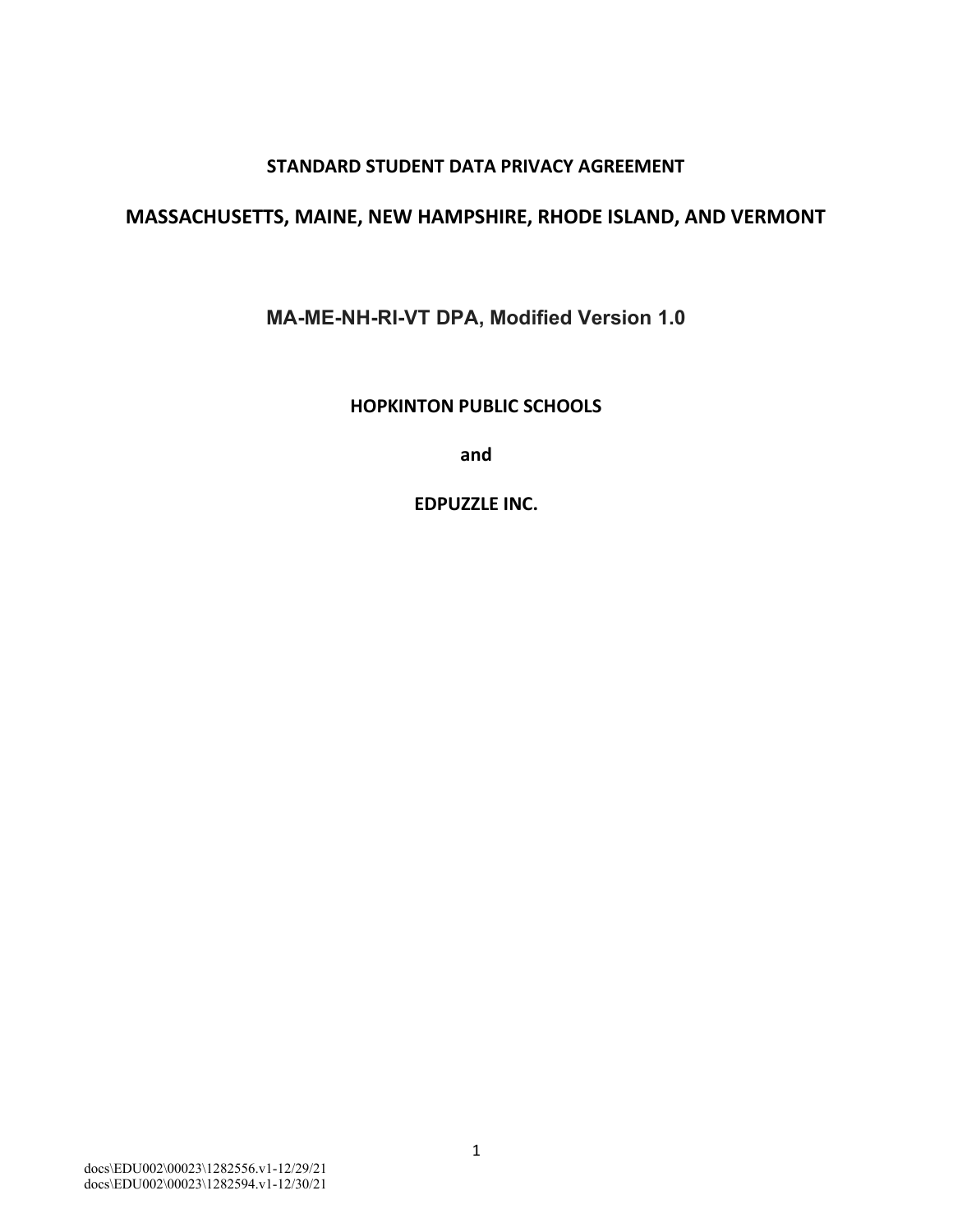This Student Data Privacy Agreement ("**DPA**") is entered into on the date of full execution (the "**Effective Date**") and is entered into by and between: Hopkinton Public Schools, located at 89 Hayden Rowe St., Hopkinton, MA 01748 USA (the "**Local Education Agency**" or "**LEA**") and EDpuzzle Inc., located at 833 Market St., San Francisco, CA 94103 USA (the "**Provider**").

**WHEREAS**, the Provider is providing educational or digital services to LEA;

**WHEREAS**, the Provider and LEA recognize the need to protect personally identifiable student information and other regulated data exchanged between them as required by applicable laws and regulations, such as the Family Educational Rights and Privacy Act ("**FERPA**") at 20 U.S.C. § 1232g (34 CFR Part 99); the Children's Online Privacy Protection Act ("COPPA") at 15 U.S.C. § 6501-6506 (16 CFR Part 312), applicable state privacy laws and regulations; **WHEREAS**, the Provider and LEA desire to enter into this DPA for the purpose of establishing their respective obligations and duties in order to comply with applicable laws and regulations; and

**WHEREAS,** this DPA supplements and amends Provider's Terms of Service (https://edpuzzle.com/terms) and Privacy Policy (https://edpuzzle.com/privacy) (jointly referred to as the "Service Agreement"). This DPA and the Service Agreement constitute the entire agreement between the Parties.

**NOW THEREFORE**, for good and valuable consideration, LEA and Provider agree as follows:

1. A description of the Services to be provided, the categories of Student Data that may be provided by LEA to Provider, and other information specific to this DPA are contained in the Standard Clauses hereto.

#### 2. **Special Provisions.** *Check if Required*

If checked, the Supplemental State Terms and attached hereto as **Exhibit "G"** are hereby incorporated by reference into this DPA in their entirety.

If Checked, the Provider, has signed **Exhibit "E"** to the Standard Clauses, otherwise known as General Offer of Privacy Terms

- 3. In the event of a conflict between the SDPC Standard Clauses, the State or Special Provisions will control. In the event there is conflict between the terms of the DPA and the Service Agreement (including any other document(s) attached to and made part of the Service Agreement) the terms of this DPA shall control.
- 4. This DPA shall stay in effect for three (3) years. Exhibit E will expire 3 years from the date the original DPA was signed.
- 5. The services to be provided by Provider to LEA pursuant to this DPA are detailed in **Exhibit "A"** (the "**Services**").
- 6. **Notices**. All notices or other communication required or permitted to be given hereunder may be given via e-mail transmission, or first-class mail, sent to the designated representatives below.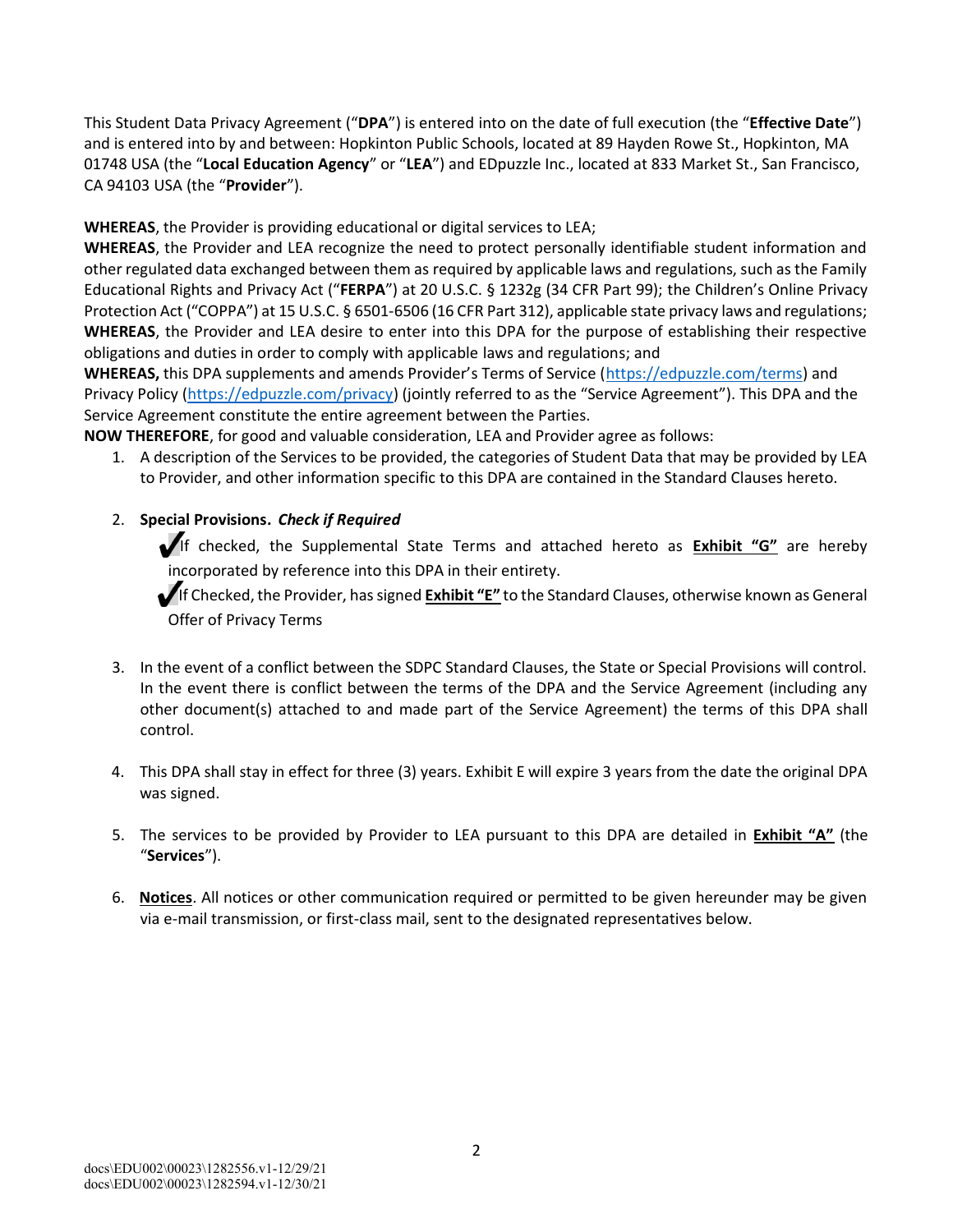#### **The designated representative for the Provider for this DPA is:**

Julia Trius, Head of Legal & DPO PO Box 466, San Francisco, CA 94104-0446 privacy@edpuzzle.com

#### **The designated representative for the LEA for this DPA is:**

Ashoke Ghosh, Technology Director 89 Hayden Rowe St., Hopkinton, MA 01748 508-417-9360 aghosh@hopkinton.k12.ma.us

#### **IN WITNESS WHEREOF**, LEA and Provider execute this DPA as of the Effective Date.

#### **HOPKINTON PUBLIC SCHOOLS**

| Ashoke Ghosh<br>By: |                            |
|---------------------|----------------------------|
| Date: 01/31/2022    |                            |
|                     | Printed Name: Ashoke Ghosh |
|                     | Director of Technology     |
| Title/Position:     |                            |

#### **EDPUZZLE INC.**

|  | By: Julia Trius |  |  |  |
|--|-----------------|--|--|--|
|  |                 |  |  |  |

Date: 01 / 31 / 2022

Printed Name: \_\_\_\_\_\_\_\_\_\_\_\_\_\_\_\_\_\_\_\_\_\_\_\_\_\_\_\_\_\_\_\_\_\_\_\_\_\_\_\_ Julia Trius

Title/Position: <u>Head of Legal \_\_\_\_\_\_\_\_\_\_\_\_\_\_\_\_\_\_\_\_\_\_\_\_\_\_\_\_\_\_\_\_\_</u>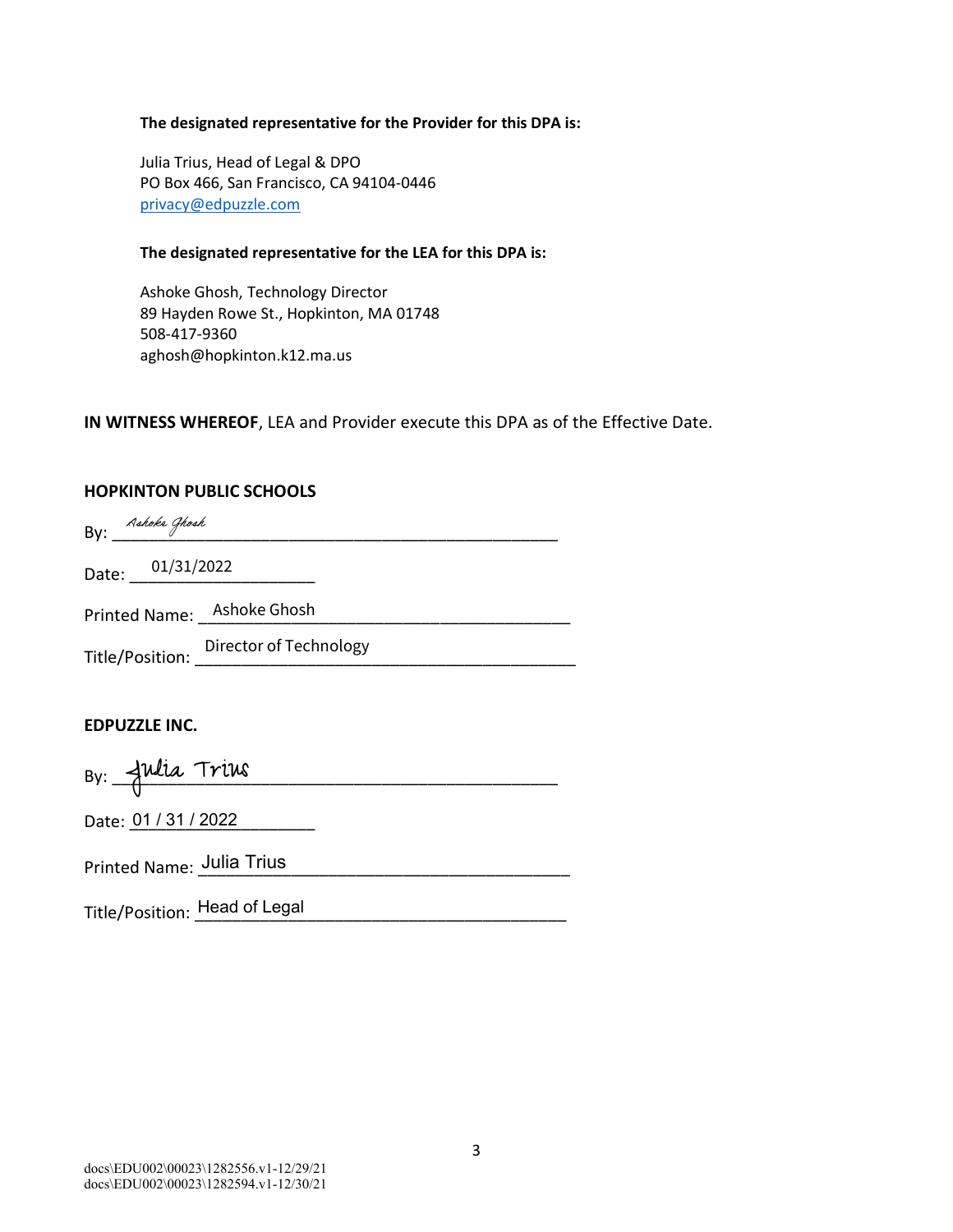#### **STANDARD CLAUSES**

Version 1.0

#### **ARTICLE I: PURPOSE AND SCOPE**

- **1. Purpose of DPA**. The purpose of this DPA is to describe the duties and responsibilities to protect Student Data including compliance with all applicable federal, state, and local privacy laws, rules, and regulations, all as may be amended from time to time. In performing these services, the Provider shall be considered a School Official with a legitimate educational interest, and performing services otherwise provided by the LEA. Provider shall be under the direct control and supervision of the LEA, with respect to its use of Student Data.
- **2. Student Data to Be Provided**. In order to perform the Services described above, LEA shall provide Student Data as identified in the Schedule of Data, attached hereto as **Exhibit "B"**.
- **3. DPA Definitions**. The definition of terms used in this DPA is found in **Exhibit "C".** In the event of a conflict, definitions used in this DPA shall prevail over terms used in any other writing, including, but not limited to the Service Agreement.

#### **ARTICLE II: DATA OWNERSHIP AND AUTHORIZED ACCESS**

- **1. Student Data Property of LEA**. All Student Data transmitted to the Provider pursuant to the Service Agreement is and will continue to be the property of and under the control of the LEA. The Provider further acknowledges and agrees that all copies of such Student Data transmitted to the Provider, including any modifications or additions or any portion thereof from any source, are subject to the provisions of this DPA in the same manner as the original Student Data. The Parties agree that as between them, all rights, including all intellectual property rights in and to Student Data contemplated per the Service Agreement, shall remain the exclusive property of the LEA. For the purposes of FERPA, the Provider shall be considered a School Official, under the control and direction of the LEA as it pertains to the use of Student Data, notwithstanding the above.
- **2. Parent Access**. To the extent required by law the LEA shall establish reasonable procedures by which a parent, legal guardian, or eligible student may review Education Records and/or Student Data correct erroneous information. Provider shall respond in a reasonably timely manner (and no later than forty five (45) days from the date of the request or pursuant to the time frame required under state law for an LEA to respond to a parent or student, whichever is sooner) to the LEA's request for Student Data in a student's records held by the Provider to view or correct as necessary. In the event that a parent of a student or other individual contacts the Provider to review any of the Student Data accessed pursuant to the Services, the Provider shall refer the parent or individual to the LEA, who will follow the necessary and proper procedures regarding the requested information.
- **3. Law Enforcement Requests**. Should law enforcement or other government entities ("Requesting Party(ies)") contact Provider with a request for Student Data held by the Provider pursuant to the Services, the Provider shall notify the LEA in advance of a compelled disclosure to the Requesting Party, unless lawfully directed by the Requesting Party not to inform the LEA of the request.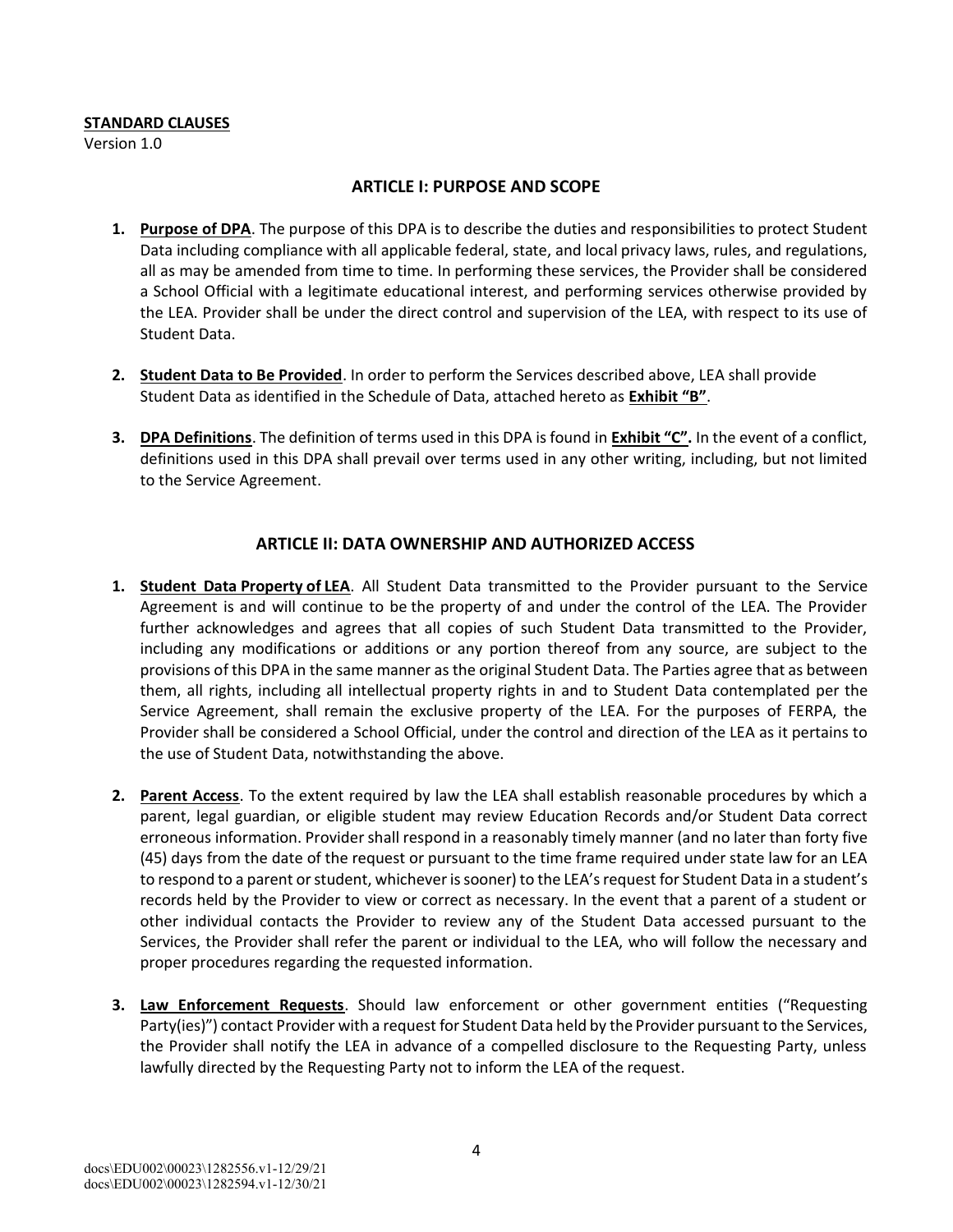**4. Subprocessors**. Provider shall enter into written agreements with all Subprocessors performing functions for the Provider in order for the Provider to provide the Services pursuant to the Service Agreement, whereby the Subprocessors agree to protect Student Data in a manner no less stringent than the terms of this DPA.

#### **ARTICLE III: DUTIES OF LEA**

- **1. Provide Data in Compliance with Applicable Laws**. LEA shall provide Student Data for the purposes of obtaining the Services in compliance with all applicable federal, state, and local privacy laws, rules, and regulations, all as may be amended from time to time.
- **2. Annual Notification of Rights**. If the LEA has a policy of disclosing Education Records and/or Student Data under FERPA (34 CFR § 99.31(a)(1)), LEA shall include a specification of criteria for determining who constitutes a school official and what constitutes a legitimate educational interest in its annual notification of rights.
- **3. Reasonable Precautions**. LEA shall take reasonable precautions to secure usernames, passwords, and any other means of gaining access to the services and hosted Student Data.
- **4. Unauthorized Access Notification**. LEA shall notify Provider promptly of any known unauthorized access. LEA will assist Provider in any efforts by Provider to investigate and respond to any unauthorized access.

#### **ARTICLE IV: DUTIES OF PROVIDER**

- **1. Privacy Compliance**. The Provider shall comply with all applicable federal, state, and local laws, rules, and regulations pertaining to Student Data privacy and security, all as may be amended from time to time.
- **2. Authorized Use**. The Student Data shared pursuant to the Service Agreement, including persistent unique identifiers, shall be used for no purpose other than the Services outlined in Exhibit A or stated in the Service Agreement and/or otherwise authorized under the statutes referred to herein this DPA.
- **3. Provider Employee Obligation**. Provider shall require all of Provider's employees and agents who have access to Student Data to comply with all applicable provisions of this DPA with respect to the Student Data shared under the Service Agreement. Provider agrees to require and maintain an appropriate confidentiality agreement from each employee or agent with access to Student Data pursuant to the Service Agreement.
- **4.** No Disclosure. Provider acknowledges and agrees that it shall not make any re-disclosure of any Student Data or any portion thereof, including without limitation, user content or other non-public information and/or personally identifiable information contained in the Student Data other than as directed or permitted by the LEA or this DPA. This prohibition against disclosure shall not apply to aggregate summaries of De-Identified information, Student Data disclosed pursuant to a lawfully issued subpoena or other legal process, or to subprocessors performing services on behalf of the Provider pursuant to this DPA. Provider will not Sell Student Data to any third party.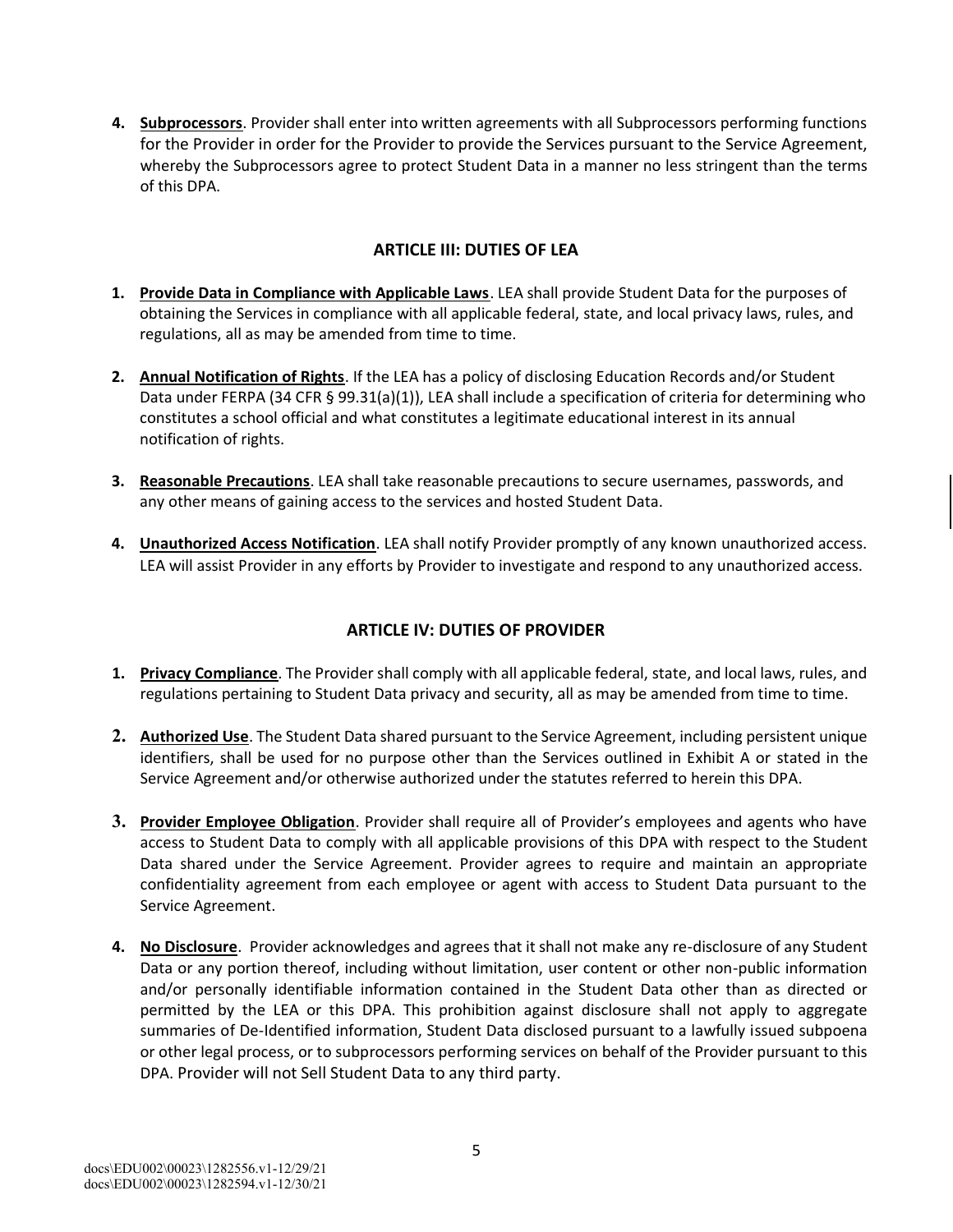- **5. De-Identified Data**: Provider agrees not to attempt to re-identify de-identified Student Data. De-Identified Data may be used by the Provider for those purposes allowed under FERPA and the following purposes: (1) assisting the LEA or other governmental agencies in conducting research and other studies; and (2) research and development of the Provider's educational sites, services, or applications, and to demonstrate the effectiveness of the Services; and (3) for adaptive learning purpose and for customized student learning. Provider's use of De-Identified Data shall survive termination of this DPA or any request by LEA to return or destroy Student Data. Except for Subprocessors, Provider agrees not to transfer deidentified Student Data to any party unless (a) that party agrees in writing not to attempt re-identification, and (b) prior written notice has been given to the LEA who has provided prior written consent for such transfer. Prior to publishing any document that names the LEA explicitly or indirectly, the Provider shall obtain the LEA's written approval of the manner in which de-identified data is presented.
- **6. Disposition of Data**. Upon written request from the LEA, Provider shall dispose of or, subject to the terms set forth herein and to the extent it is severable from Provider's services, return Student Data obtained under the Service Agreement within sixty (60) days of the date ofsaid request and according to a schedule and procedure as the Parties may reasonably agree. Regarding return of Student Data, LEA will have the ability to download names, responses, results and grades obtained by students in their assignments ("Student Gradebooks") at any point prior to end-user account deletion. Student Gradebooks will be exported in a standard electronic legible format, such as, but not limited to, .csv or .json. Other data, information or content besides Student Gradebooks is hereby considered as not severable from the services. Where return of data is not feasible, Provider shall proceed to data disposal in te terms outlined below.

Upon termination of this DPA, if no written request from the LEA is received, Provider shall dispose of all Student Data upon eighteen (18) months of end-user account inactivity. The duty to dispose of Student Data shall not extend to Student Data that had been De-Identified, or to backups of Student Data that are part of Provider's disaster recovery storage system. Backups of Student Data may be retained by the Provider for an additional term of thirteen (13) months after termination of Services, provided such backups remain inaccessible to the public and are unable to be used by the Provider in the normal course of its business. If the Provider restores backups containing Student Data after the LEA hasterminated the services or requested deletion of Student Data, the Provider will provide the LEA written notice so it can request deletion of the Student Data. The LEA may employ a "Directive for Disposition of Data" form, a copy of which is attached hereto as **Exhibit "D"**. If the LEA and Provider employ Exhibit "D," no further written request or notice is required on the part of either party prior to the disposition of Student Data described in Exhibit "D.

**7. Advertising Limitations.** Provider is prohibited from using, disclosing, orselling Student Data to (a) inform, influence, or enable Targeted Advertising; or (b) develop a profile of a student, family member/guardian or group, for any purpose other than providing the Service to LEA. This section does not prohibit Provider from using Student Data (i) for adaptive learning or customized student learning (including generating personalized learning recommendations); or (ii) to make product recommendations to teachers or LEA employees; or (iii) to notify account holders about new education product updates, features, or services or from otherwise using Student Data as permitted in this DPA and its accompanying exhibits

#### **ARTICLE V: DATA PROVISIONS**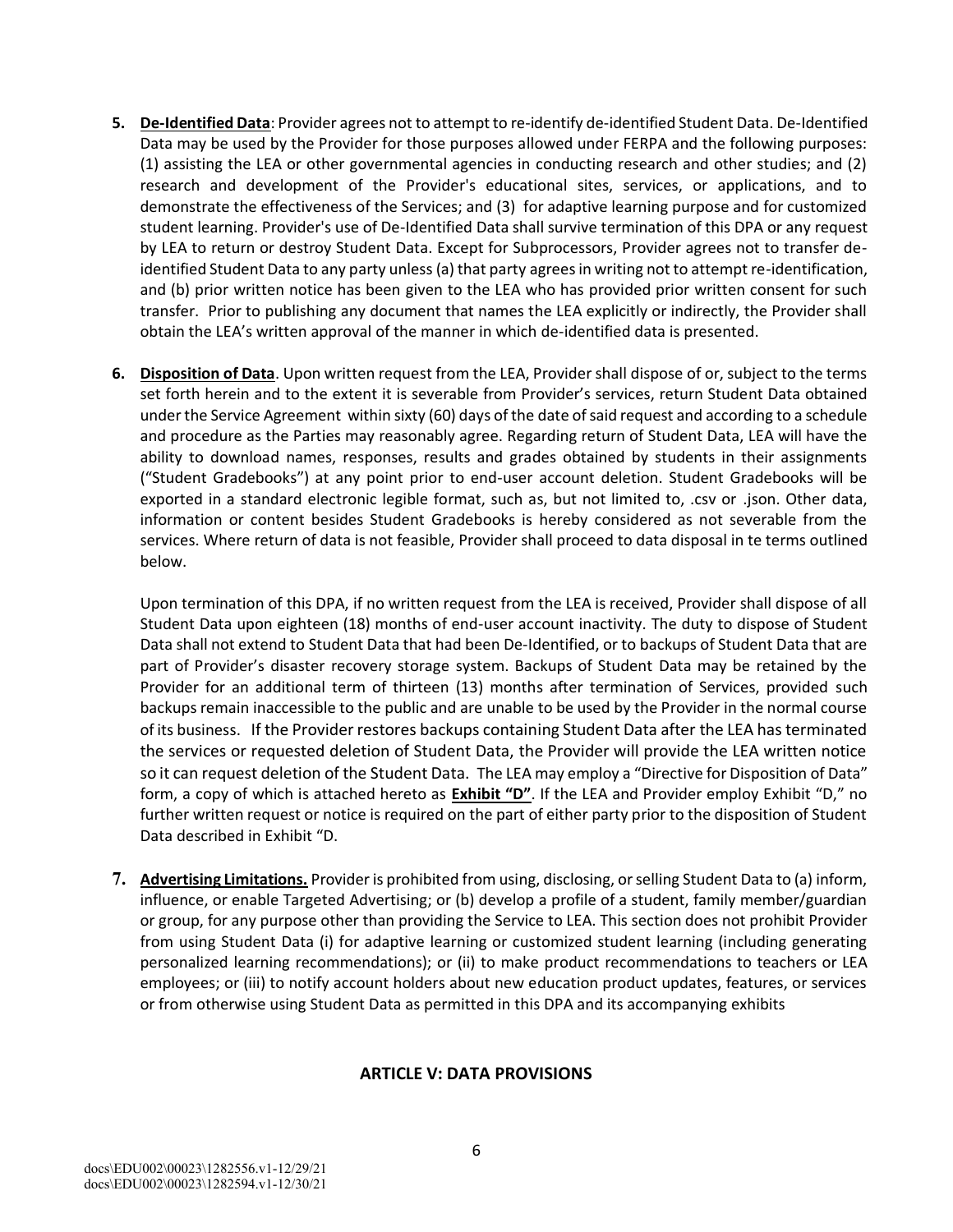- **1. Data Storage**. Where required by applicable law, Student Data shall be stored within the United States. Upon request of the LEA, Provider will provide a list of the locations where Student Data is stored.
- **2. Audits.** No more than once a year, upon receipt of a written request from the LEA with at least thirty (30) business days' notice and upon the execution of an appropriate confidentiality agreement, the Provider will allow the LEA to audit, at LEA's expense, the security and privacy measures that are in place to ensure protection of Student Data or any portion thereof as it pertains to the delivery of services to the LEA. The Provider will cooperate reasonably with the LEA and any local, state, or federal agency with oversight authority or jurisdiction in connection with any audit or investigation of the Provider and/or delivery of Services to students and/or LEA, and shall provide reasonable access to the Provider's facilities, staff, agents and LEA's Student Data and all records pertaining to the Provider, LEA and delivery of Services to the LEA. Failure to reasonably cooperate shall be deemed a material breach of the DPA. Any audit must be: (i) conducted during Provider's regular business hours; (ii) carried out in a manner that prevents unnecessary disruption to Provider's operations; and (iii) subject to reasonable confidentiality procedures. Notwithstanding the foregoing, the Provider may provide the LEA with a recent independent audit report on Provider's privacy and security measures as an alternative to undergoing an audit, except in the case of unauthorized access or a legitimate written concern of the LEA into the Provider's security and policy practices, subject to the limitations set forth in this section and provided such audit shall only take place once Provider has been able to remediate the effects of an unauthorized access and implement all corrective actions.
- **3. Data Security**. The Provider agrees to utilize administrative, physical, and technical safeguards designed to protect Student Data from unauthorized access, disclosure, acquisition, destruction, use, or modification. The Provider shall adhere to any applicable law relating to data security. The provider shall implement an adequate Cybersecurity Framework based on one of the nationally recognized standards set forth in **Exhibit "F"**. Exclusions, variations, or exemptions to the identified Cybersecurity Framework must be detailed in an attachment. Additionally, Provider may choose to further detail its security programs and measures that augment or are in addition to the Cybersecurity Framework in **Exhibit "F"**. Provider shall provide, in the Standard Schedule to the DPA, contact information of an employee who LEA may contact if there are any data security concerns or questions.
- **4. Data Breach**. In the event of an unauthorized release, disclosure or acquisition of Student Data that compromises the security, confidentiality or integrity of the Student Data maintained by the Provider the Provider shall provide notification to LEA within seventy-two (72) hours of confirmation of the incident, unless notification within this time limit would disrupt investigation of the incident by law enforcement. In such an event, notification shall be made within a reasonable time after the incident. Provider shall follow the following process:
	- (1) The security breach notification described above shall include, at a minimum, the following information to the extent known by the Provider and as it becomes available:
		- i. The name and contact information of the reporting LEA subject to this section.
		- ii. A list of the types of personal information that were or are reasonably believed to have been the subject of a breach.
		- iii. If the information is possible to determine at the time the notice is provided, then either (1) the date of the breach, (2) the estimated date of the breach, or (3) the date range within which the breach occurred. The notification shall also include the date of the notice.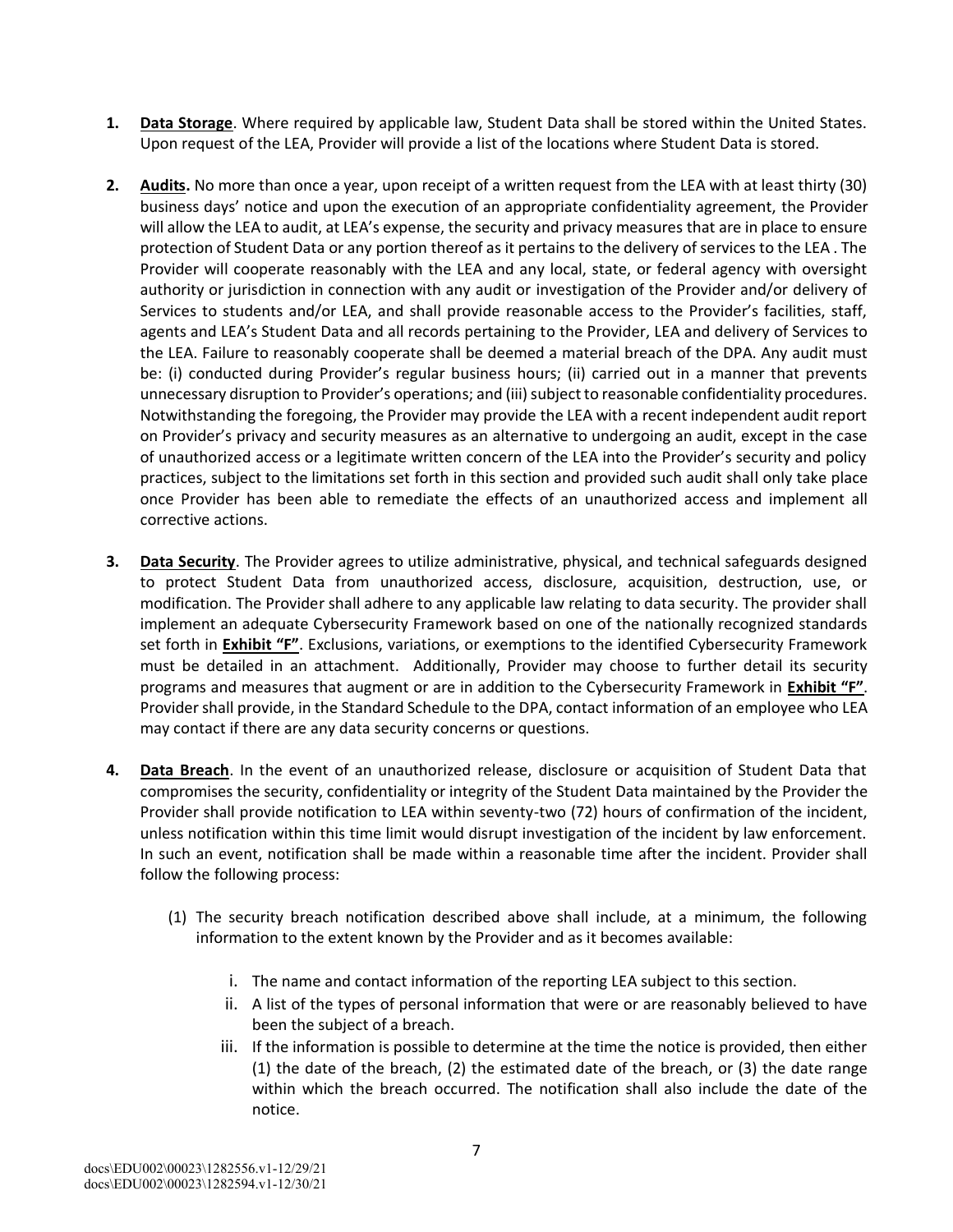- iv. Whether the notification was delayed as a result of a law enforcement investigation, if that information is possible to determine at the time the notice is provided; and
- v. A general description of the breach incident, if that information is possible to determine at the time the notice is provided.
- (2) Provider agrees to adhere to all federal and state requirements with respect to a data breach related to the Student Data, including, when appropriate or required, the required responsibilities and procedures for notification and mitigation of any such data breach.
- (3) Provider further acknowledges and agrees to have a written incident response plan that reflects best practices and is consistent with industry standards and federal and state law for responding to a data breach, breach of security, privacy incident or unauthorized acquisition or use of Student Data or any portion thereof, including personally identifiable information and agrees to provide LEA, upon request, with a summary of said written incident response plan.
- (4) LEA shall provide notice and facts surrounding the breach to the affected students, parents or guardians.
- (5) In the event of a breach originating from LEA's use of the Service, Provider shall cooperate with LEA to the extent necessary to expeditiously secure Student Data.

#### **ARTICLE VI: GENERAL OFFER OF TERMS**

Provider may, by signing the attached form of "General Offer of Privacy Terms" (General Offer, attached hereto as **Exhibit "E"**), be bound by the terms of **Exhibit "E"** to any other LEA who signs the acceptance on said Exhibit. The form is limited by the terms and conditions described therein.

#### **ARTICLE VII: MISCELLANEOUS**

- **1. Termination**. In the event that either Party seeksto terminate this DPA, they may do so by mutual written consent so long as the Service Agreement has lapsed or has been terminated. Either party may terminate this DPA and any service agreement or contract if the other party breaches any terms of this DPA.
- **2. Effect of Termination Survival**. If the Service Agreement is terminated, the Provider shall destroy all of LEA's Student Data pursuant to Article IV, section 6.
- **3. Priority of Agreements**. This DPA shall govern the treatment of Student Data in order to comply with the privacy protections, including those found in FERPA and all applicable privacy statutes identified in this DPA. In the event there is conflict between the terms of the DPA and the Service Agreement, or with any other bid/RFP, license agreement, or writing, the terms of this DPA shall apply and take precedence. In the event of a conflict between the SDPC Standard Clauses and the Supplemental State Terms, the Supplemental State Terms will control. Except as described in this paragraph herein, all other provisions of the Service Agreement shall remain in effect.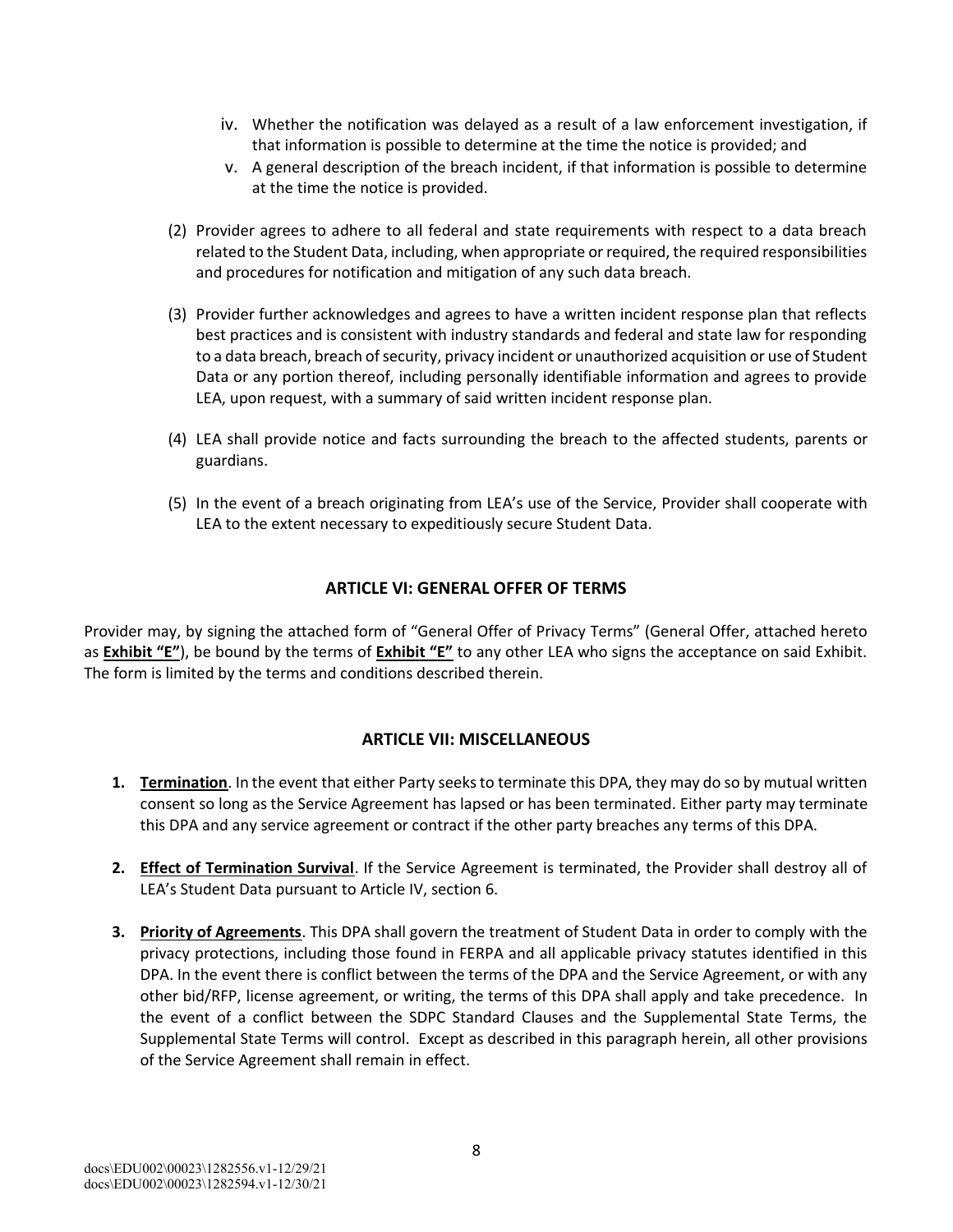- **4. Entire Agreement**. This DPA and the Service Agreement constitute the entire agreement of the Parties relating to the subject matter hereof and supersedes all prior communications, representations, or agreements, oral or written, by the Parties relating thereto. This DPA may be amended and the observance of any provision of this DPA may be waived (either generally or in any particular instance and either retroactively or prospectively) only with the signed written consent of both Parties. Neither failure nor delay on the part of any Party in exercising any right, power, or privilege hereunder shall operate as a waiver of such right, nor shall any single or partial exercise of any such right, power, or privilege preclude any further exercise thereof or the exercise of any other right, power, or privilege.
- **5. Severability**. Any provision of this DPA that is prohibited or unenforceable in any jurisdiction shall, as to such jurisdiction, be ineffective to the extent of such prohibition or unenforceability without invalidating the remaining provisions of this DPA, and any such prohibition or unenforceability in any jurisdiction shall not invalidate or render unenforceable such provision in any other jurisdiction. Notwithstanding the foregoing, if such provision could be more narrowly drawn so as not to be prohibited or unenforceable in such jurisdiction while, at the same time, maintaining the intent of the Parties, it shall, as to such jurisdiction, be so narrowly drawn without invalidating the remaining provisions of this DPA or affecting the validity or enforceability of such provision in any other jurisdiction.
- **6. Governing Law; Venue and Jurisdiction**. THIS DPA WILL BE GOVERNED BY AND CONSTRUED IN ACCORDANCE WITH THE LAWS OF THE STATE OF THE LEA, WITHOUT REGARD TO CONFLICTS OF LAW PRINCIPLES. EACH PARTY CONSENTS AND SUBMITS TO THE SOLE AND EXCLUSIVE JURISDICTION TO THE STATE AND FEDERAL COURTS FOR THE COUNTY OF THE LEA FOR ANY DISPUTE ARISING OUT OF OR RELATING TO THIS DPA OR THE TRANSACTIONS CONTEMPLATED HEREBY.
- **7. Successors Bound**: This DPA is and shall be binding upon the respective successors in interest to Provider in the event of a merger, acquisition, consolidation or other business reorganization or sale of all or substantially all of the assets of such business. In the event that the Provider sells, merges, or otherwise disposes of its business to a successor during the term of this DPA, the Provider shall provide written notice to the LEA no later than sixty (60) days after the closing date of sale, merger, or disposal. Such notice shall include a written, signed assurance that the successor will assume the obligations of the DPA and any obligations with respect to Student Data within the Service Agreement. The LEA has the authority to terminate the DPA if it disapproves of the successor to whom the Provider is selling, merging, or otherwise disposing of its business.
- **8. Authority.** Each party represents that it is authorized to bind to the terms of this DPA, including confidentiality and destruction of Student Data and any portion thereof contained therein, all related or associated institutions, individuals, employees or contractors who may have access to the Student Data and/or any portion thereof.
- **9. Waiver**. No delay or omission by either party to exercise any right hereunder shall be construed as a waiver of any such right and both parties reserve the right to exercise any such right from time to time, as often as may be deemed expedient.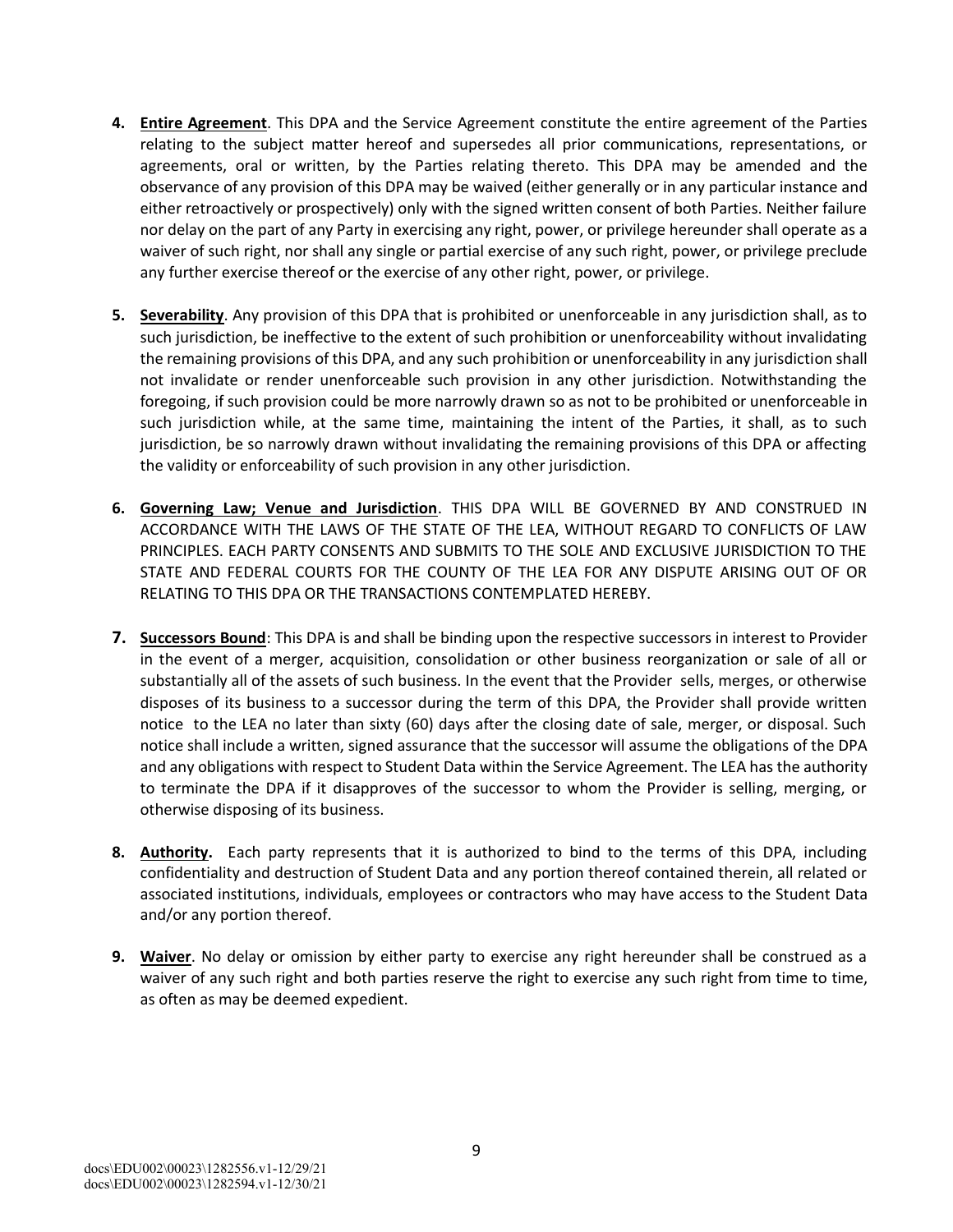#### **EXHIBIT "A"**

#### **DESCRIPTION OF SERVICES**

The Edpuzzle service ("Edpuzzle") is a simple, easy-to-use video platform that helps teachers engage their students. In the classroom, teachers use Edpuzzle to impart video-lessons their students watch through the Edpuzzle Apps (iOS and Android), the Edpuzzle website (https://edpuzzle.com) or the Learning Management System with which Edpuzzle has been integrated (Canvas, Moodle, Schoology, etc.). Beyond the classroom, teachers use Edpuzzle to engage students at home and complete the videolearning experience anywhere. Teachers can instantly collect students' viewing history and responses to embedded questions.

Edpuzzle teachers can either upload their own videos, use the ones posted on YouTube or re-use an already existing video-lesson created by another teacher. Then, teachers may edit the video to create their lessons. They may record their voice to personalize it and hold their students accountable by embedding questions in the video. Finally, teachers will assign the video to their students and follow their progress in real time while they all learn at their own pace.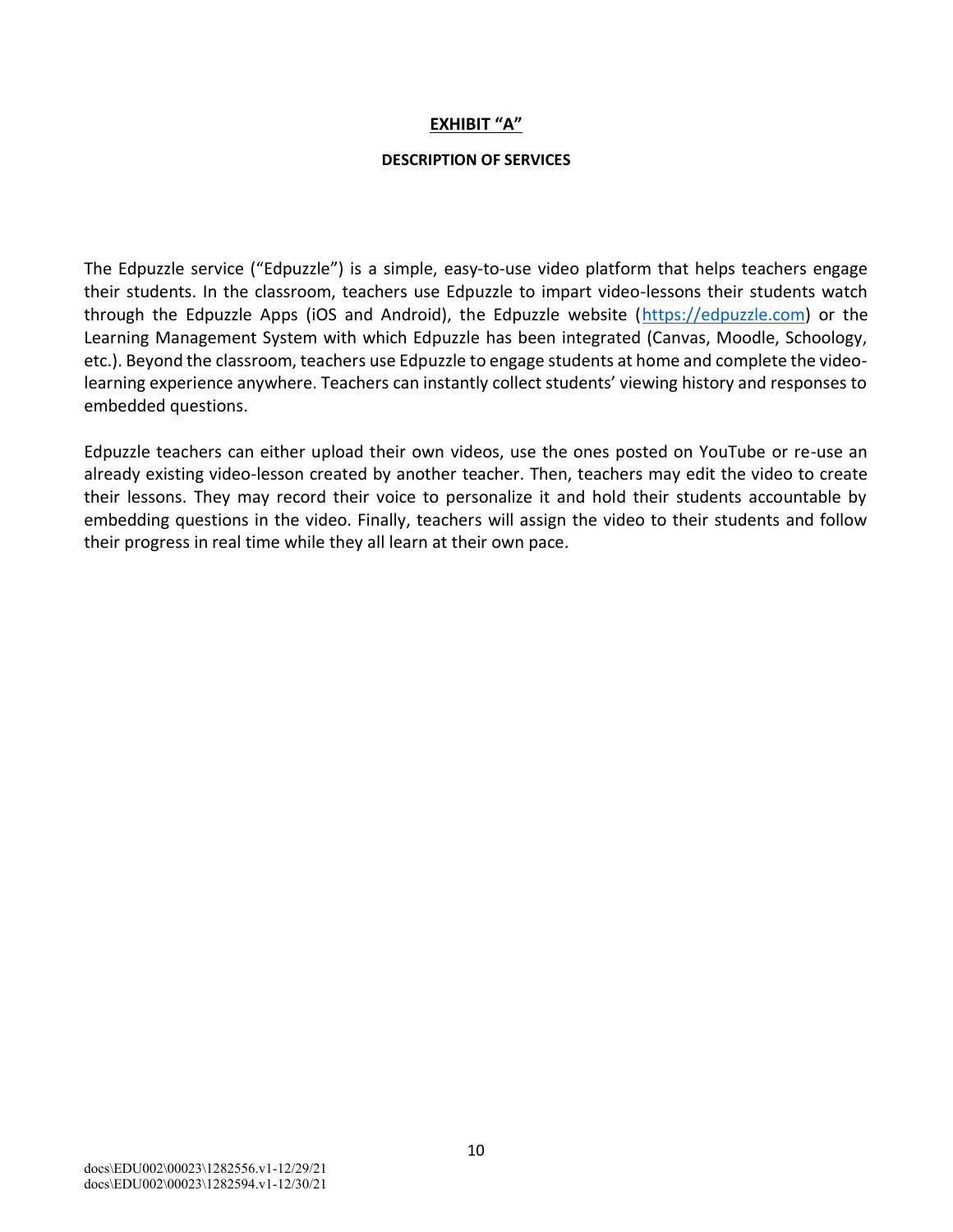#### **EXHIBIT "B" SCHEDULE OF DATA**

| <b>Category of Data</b>           | <b>Elements</b>                                                                                   | <b>Check if Used</b><br>by Your System |
|-----------------------------------|---------------------------------------------------------------------------------------------------|----------------------------------------|
| <b>Application Technology</b>     | IP Addresses of users, Use of cookies, etc.                                                       | X                                      |
| Meta Data                         | Other application technology meta data-Please specify:                                            |                                        |
| <b>Application Use Statistics</b> | Meta data on user interaction with application                                                    | X                                      |
| Assessment                        | Standardized test scores                                                                          |                                        |
|                                   | Observation data                                                                                  |                                        |
|                                   | Other assessment data-Please specify:<br>Scores, results, grades obtained in teacher assignments. | X                                      |
| Attendance                        | Student school (daily) attendance data                                                            |                                        |
|                                   | Student class attendance data                                                                     |                                        |
| Communications                    | Online communications captured (emails, blog entries)                                             |                                        |
| Conduct                           | Conduct or behavioral data                                                                        | X                                      |
| Demographics                      | Date of Birth                                                                                     |                                        |
|                                   | Place of Birth                                                                                    |                                        |
|                                   | Gender                                                                                            |                                        |
|                                   | Ethnicity or race                                                                                 |                                        |
|                                   | Language information (native, or primary language spoken by<br>student)                           |                                        |
|                                   | Other demographic information-Please specify:                                                     |                                        |
| Enrollment                        | Student school enrollment                                                                         |                                        |
|                                   | Student grade level                                                                               | Χ                                      |
|                                   | Homeroom                                                                                          |                                        |
|                                   | Guidance counselor                                                                                |                                        |
|                                   | Specific curriculum programs                                                                      |                                        |
|                                   | Year of graduation                                                                                |                                        |
|                                   | Other enrollment information-Please specify:                                                      | X                                      |
| Parent/Guardian Contact           | Address                                                                                           |                                        |
| Information                       | Email                                                                                             |                                        |
|                                   | Phone                                                                                             |                                        |
| Parent/Guardian ID                | Parent ID number (created to link parents to students)                                            |                                        |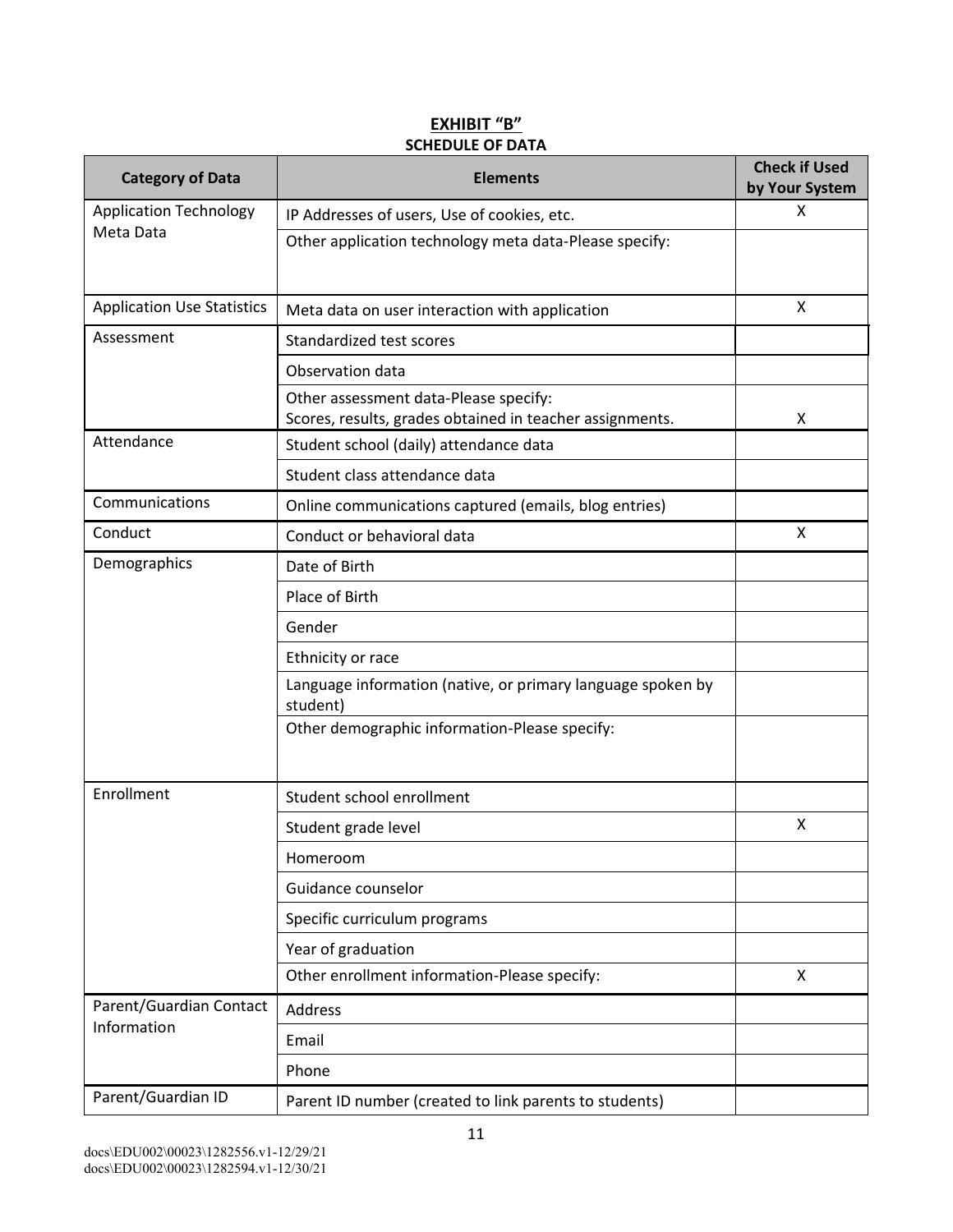| Parent/Guardian Name                 | First and/or Last                                                                                                                      |   |
|--------------------------------------|----------------------------------------------------------------------------------------------------------------------------------------|---|
| Schedule                             | Student scheduled courses                                                                                                              |   |
|                                      | Teacher names                                                                                                                          | X |
| Special Indicator                    | English language learner information                                                                                                   |   |
|                                      | Low income status                                                                                                                      |   |
|                                      | Medical alerts/ health data                                                                                                            |   |
|                                      | Student disability information                                                                                                         |   |
|                                      | Specialized education services (IEP or 504)                                                                                            |   |
|                                      | Living situations (homeless/foster care)                                                                                               |   |
|                                      | Other indicator information-Please specify:                                                                                            |   |
| <b>Student Contact</b>               | Address                                                                                                                                |   |
| Information                          | Email                                                                                                                                  | X |
|                                      | Phone                                                                                                                                  |   |
| <b>Student Identifiers</b>           | Local (School district) ID number                                                                                                      |   |
|                                      | State ID number                                                                                                                        |   |
|                                      | Provider/App assigned student ID number                                                                                                | X |
|                                      | Student app username                                                                                                                   | X |
|                                      | Student app passwords                                                                                                                  | X |
| <b>Student Name</b>                  | First and/or Last                                                                                                                      | X |
| Student In App<br>Performance        | Program/application performance (typing program-student<br>types 60 wpm, reading program-student reads below grade<br>level)           | X |
| <b>Student Program</b><br>Membership | Academic or extracurricular activities a student may belong to<br>or participate in                                                    |   |
| <b>Student Survey</b><br>Responses   | Student responses to surveys or questionnaires                                                                                         | X |
| Student work                         | Student generated content; writing, pictures, etc.                                                                                     |   |
|                                      | Other student work data -Please specify:<br>Student responses to teacher assignments, including writing,<br>audio responses and media. | X |
| Transcript                           | Student course grades                                                                                                                  | X |
|                                      | Student course data                                                                                                                    | X |
|                                      | Student course grades/ performance scores                                                                                              | X |
|                                      | Other transcript data - Please specify:                                                                                                | X |
| Transportation                       | Student bus assignment                                                                                                                 |   |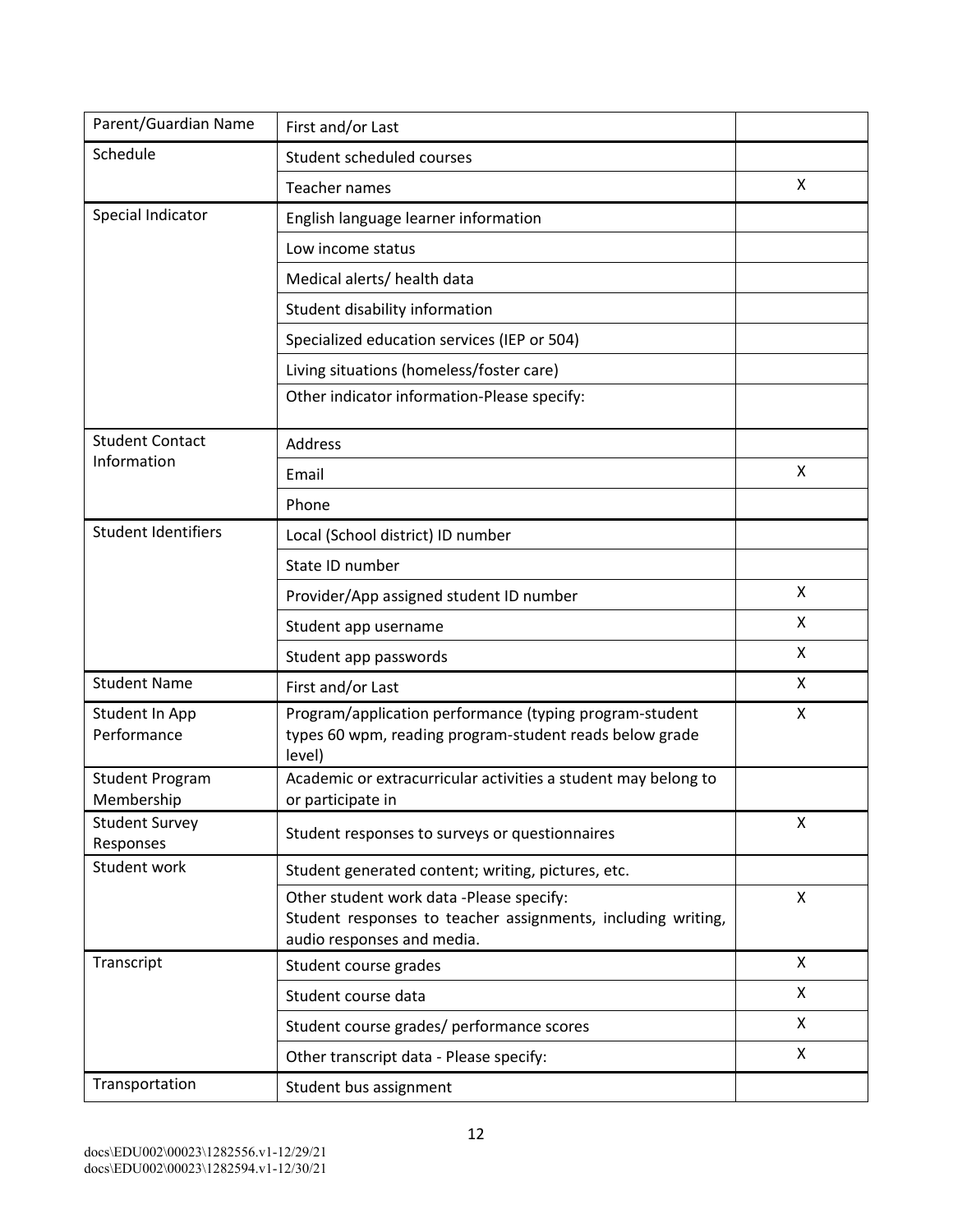|       | Student pick up and/or drop off location                                                                                                                                                                                                                                                                                                                                                                                                                                                                                                                                     |   |
|-------|------------------------------------------------------------------------------------------------------------------------------------------------------------------------------------------------------------------------------------------------------------------------------------------------------------------------------------------------------------------------------------------------------------------------------------------------------------------------------------------------------------------------------------------------------------------------------|---|
|       | Student bus card ID number                                                                                                                                                                                                                                                                                                                                                                                                                                                                                                                                                   |   |
|       | Other transportation data - Please specify:                                                                                                                                                                                                                                                                                                                                                                                                                                                                                                                                  |   |
|       |                                                                                                                                                                                                                                                                                                                                                                                                                                                                                                                                                                              |   |
| Other | Please list each additional data element used, stored, or<br>collected by your application:                                                                                                                                                                                                                                                                                                                                                                                                                                                                                  |   |
|       | Student email addresses are solely collected if access to the<br>Edpuzzle service is made via SSO. Further, Edpuzzle does not<br>submit surveys or questionnaires to students; it will only collect<br>such information if surveys or questionnaires are submitted by<br>the teacher through the corresponding assignments.<br>Additionally, Edpuzzle may have access to name of imparted<br>subjects, such as mathematics or history, for example. School<br>enrollment may be indirectly extracted through teacher<br>information with which Students are associated with. | X |
| None  | No Student Data collected at this time. Provider will<br>immediately notify LEA if this designation is no longer<br>applicable.                                                                                                                                                                                                                                                                                                                                                                                                                                              |   |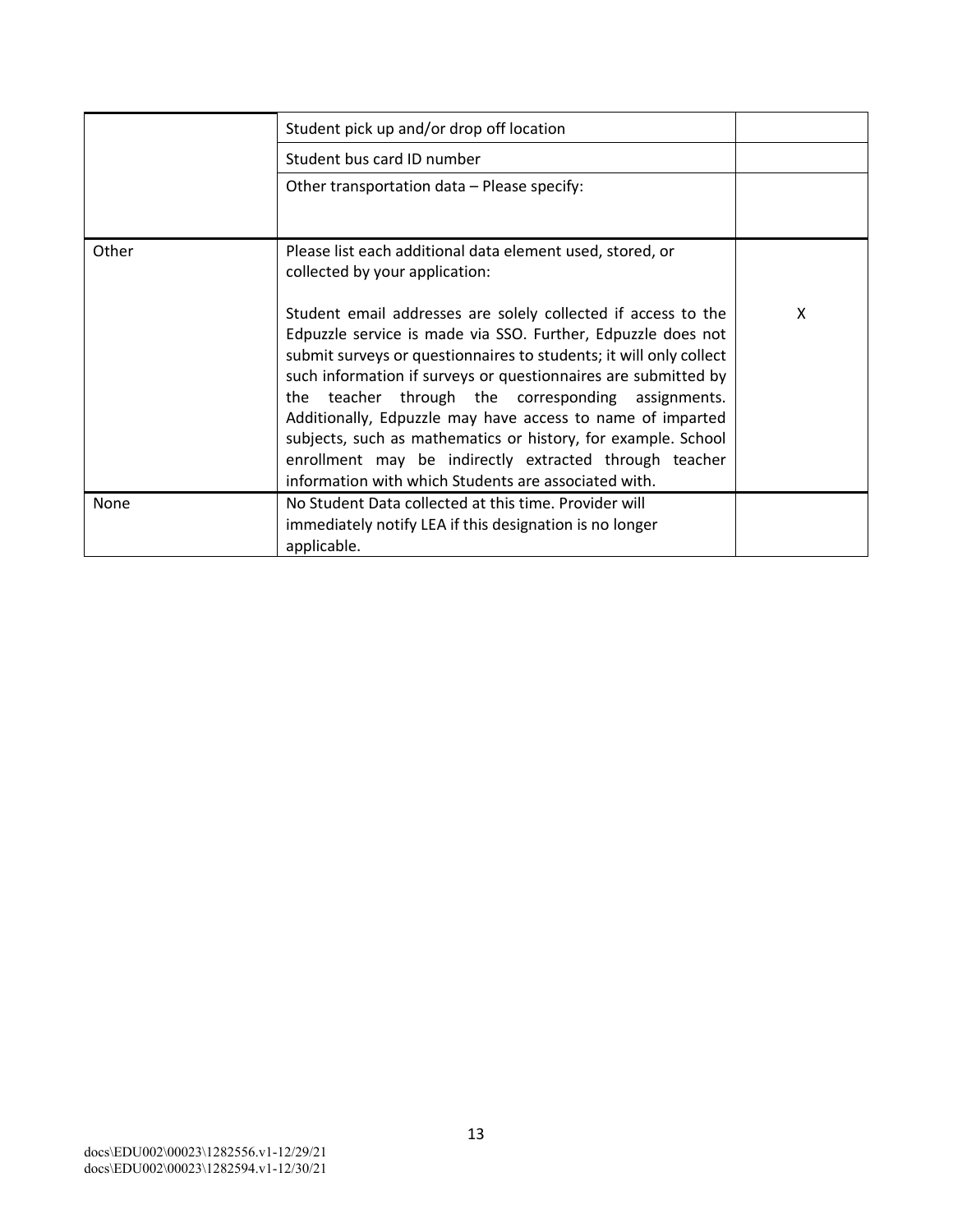#### **EXHIBIT "C" DEFINITIONS**

**DeIdentified Data and DeIdentification**: Records and information are considered to be deidentified when all personally identifiable information has been removed or obscured, such that the remaining information does not reasonably identify a specific individual, including, but not limited to, any information that, alone or in combination is linkable to a specific student and provided that the educational agency, or other party, has made a reasonable determination that a student's identity is not personally identifiable, taking into account reasonable available information.

**Educational Records**: Educational Records are records, files, documents, and other materials directly related to a student and maintained by the school or local education agency, or by a person acting for such school or local education agency, including but not limited to, records encompassing all the material kept in the student's cumulative folder, such as general identifying data, records of attendance and of academic work completed, records of achievement, and results of evaluative tests, health data, disciplinary status, test protocols and individualized education programs.

**Metadata**: means information that provides meaning and context to other data being collected; including, but not limited to: date and time records and purpose of creation Metadata that have been stripped of all direct and indirect identifiers are not considered Personally Identifiable Information.

**Operator**: means the operator of an internet website, online service, online application, or mobile application with actual knowledge that the site, service, or application is used for K–12 school purposes. Any entity that operates an internet website, online service, online application, or mobile application that has entered into a signed, written agreement with an LEA to provide a service to that LEA shall be considered an "operator" for the purposes of this section.

**Originating** LEA: An LEA who originally executes the DPA in its entirety with the Provider.

**Provider**: For purposes of the DPA, the term "Provider" means provider of digital educational software or services, including cloud-based services, for the digital storage, management, and retrieval of Student Data. Within the DPA the term "Provider" includes the term "Third Party" and the term "Operator" as used in applicable state statutes.

**Student Generated Content**: The term "student-generated content" means materials or content created by a student in the services including, but not limited to, essays, research reports, portfolios, creative writing, music or other audio files, photographs, videos, and account information that enables ongoing ownership of student content. "Student-generated content" does not include student responses to a standardized assessment where student possession and control would jeopardize the validity and reliability of that assessment.

**School Official**: For the purposes of this DPA and pursuant to 34 CFR § 99.31(b), a School Official is a contractor that: (1) Performs an institutional service or function for which the agency or institution would otherwise use employees; (2) Is under the direct control of the agency or institution with respect to the use and maintenance of Student Data including Education Records; and (3) Is subject to 34 CFR § 99.33(a) governing the use and redisclosure of personally identifiable information from Education Records.

**Service Agreement**: Refers to the Contract, Privacy Policy, Purchase Order or Terms of Service or Terms of Use.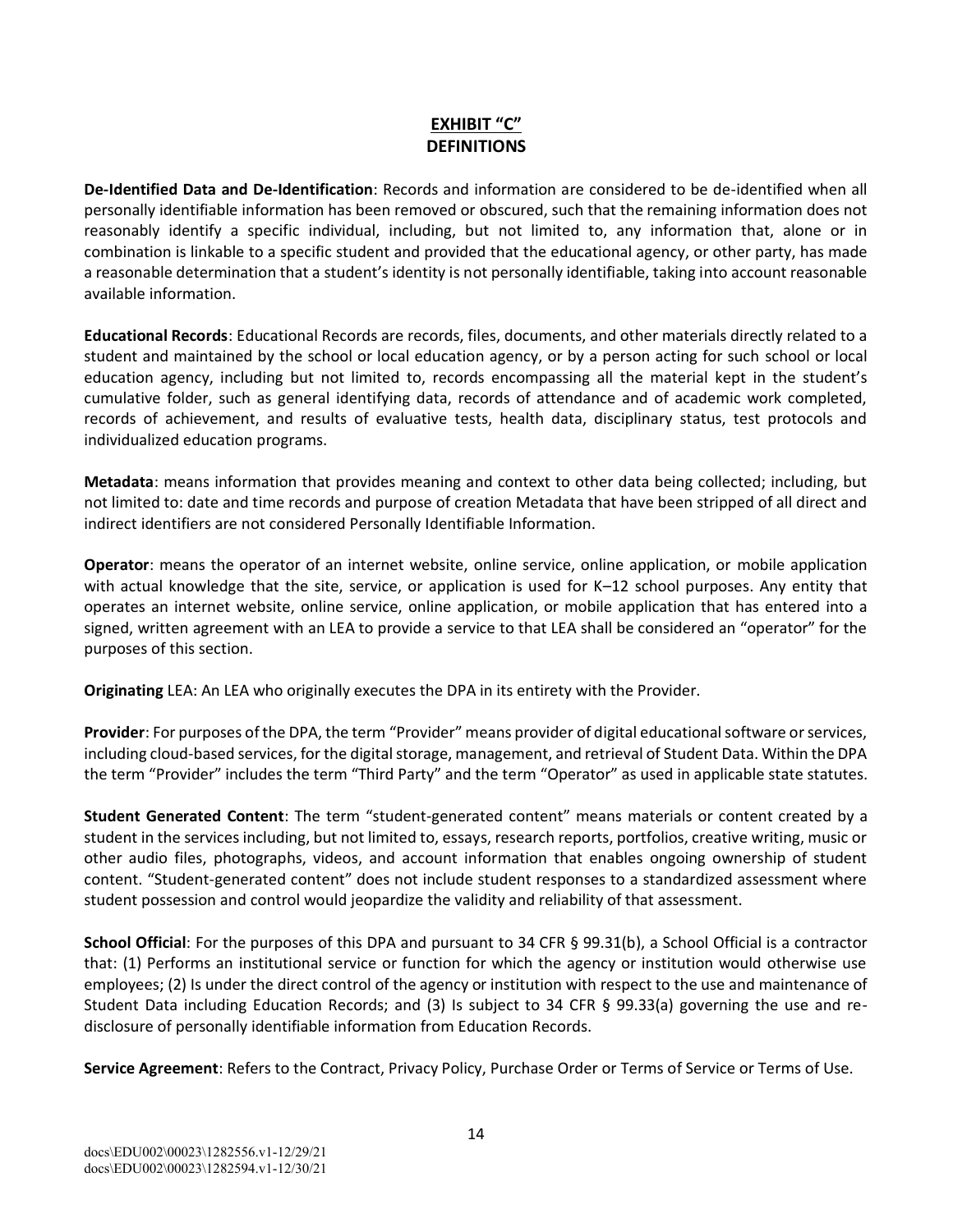**Student Data**: Student Data includes any data, whether gathered by Provider or provided by LEA or its users, students, or students' parents/guardians, that is descriptive of the student including, but not limited to, information in the student's educational record or email, first and last name, birthdate, home or other physical address, telephone number, email address, or other information allowing physical or online contact, discipline records, videos, test results, special education data, juvenile dependency records, grades, evaluations, criminal records, medical records, health records, social security numbers, biometric information, disabilities, socioeconomic information, individual purchasing behavior or preferences, food purchases, political affiliations, religious information, text messages, documents, responses to questionnaires, assignments or standardized assessments, student identifiers, search activity, photos, voice recordings, geolocation information, parents' names, or any other information or identification number that would provide information about a specific student. Student Data includes Meta Data. Student Data further includes "personally identifiable information (PII)," as defined in 34 C.F.R. § 99.3 and as defined under any applicable state law. Student Data shall constitute Education Records for the purposes of this DPA, and for the purposes of federal, state, and local laws and regulations. Student Data as specified in **Exhibit "B"** is confirmed to be collected or processed by the Provider pursuant to the Services. Student Data shall not constitute that information that has been anonymized or de-identified, or anonymous usage data regarding a student's use of Provider's services.

**Subprocessor:** For the purposes of this DPA, the term "Subprocessor" (sometimes referred to as the "Subcontractor") means a party other than LEA or Provider, who Provider uses for data collection, analytics, storage, or other service to operate and/or improve its service, and who has access to Student Data.

**Subscribing LEA**: An LEA that was not party to the original Service Agreement and who accepts the Provider's General Offer of Privacy Terms.

**Targeted Advertising:** means presenting an advertisement to a student where the selection of the advertisement is based on Student Data or inferred over time from the usage of the operator's Internet web site, online service or mobile application by such student or the retention of such student's online activities or requests over time for the purpose of targeting subsequent advertisements. "Targeted advertising" does not include any advertising to a student on an Internet web site based on the content of the web page or in response to a student's response or request for information or feedback.

**Third Party**: The term "Third Party" means a provider of digital educational software or services, including cloudbased services, for the digital storage, management, and retrieval of Education Records and/or Student Data, as that term is used in some state statutes. However, for the purpose of this DPA, the term "Third Party" when used to indicate the provider of digital educational software or services is replaced by the term "Provider."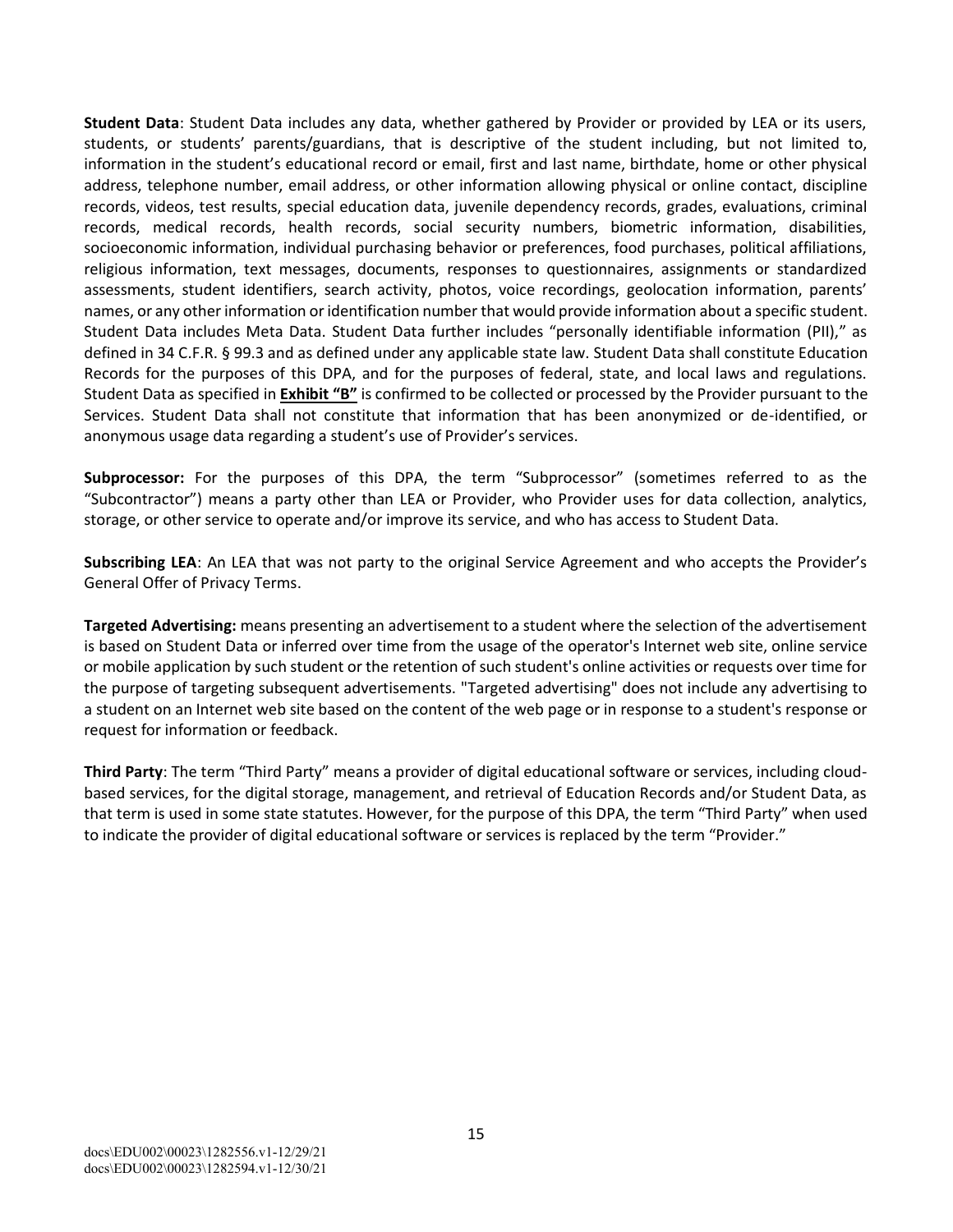#### **EXHIBIT "D" DIRECTIVE FOR DISPOSITION OF DATA**

[**Insert Name of District or LEA**] Provider to dispose of data obtained by Provider pursuant to the terms of the Service Agreement between LEA and Provider. The terms of the Disposition are set forth below:

#### 1. Extent of Disposition

Disposition is partial. The categories of data to be disposed of are set forth below or are found in an attachment to this Directive:

#### [**Insert categories of data here**]

\_\_\_\_\_ Disposition is Complete. Disposition extends to all categories of data.

#### 2. Nature of Disposition

\_\_\_\_\_ Disposition shall be by destruction or deletion of data.

\_\_\_\_\_\_\_\_\_\_\_\_\_\_\_\_\_\_\_\_\_\_\_\_\_\_\_\_\_\_\_\_\_\_\_\_\_\_\_\_ \_\_\_\_\_\_\_\_\_\_\_\_\_\_\_\_\_\_

\_\_\_\_\_\_\_\_\_\_\_\_\_\_\_\_\_\_\_\_\_\_\_\_\_\_\_\_\_\_\_\_\_\_\_\_\_\_\_\_\_ \_\_\_\_\_\_\_\_\_\_\_\_\_\_

\_\_\_\_\_ Disposition shall be by a transfer of data. The data shall be transferred to the following site as follows:

[**Insert or attach special instructions**]

3. Schedule of Disposition

Data shall be disposed of by the following date:

\_\_\_\_\_ As soon as commercially practicable.

\_\_\_\_\_ By [**Insert Date**]

4. Signature

Authorized Representative of LEA Date

5. Verification of Disposition of Data

Authorized Representative of Company **Brand Constants** Date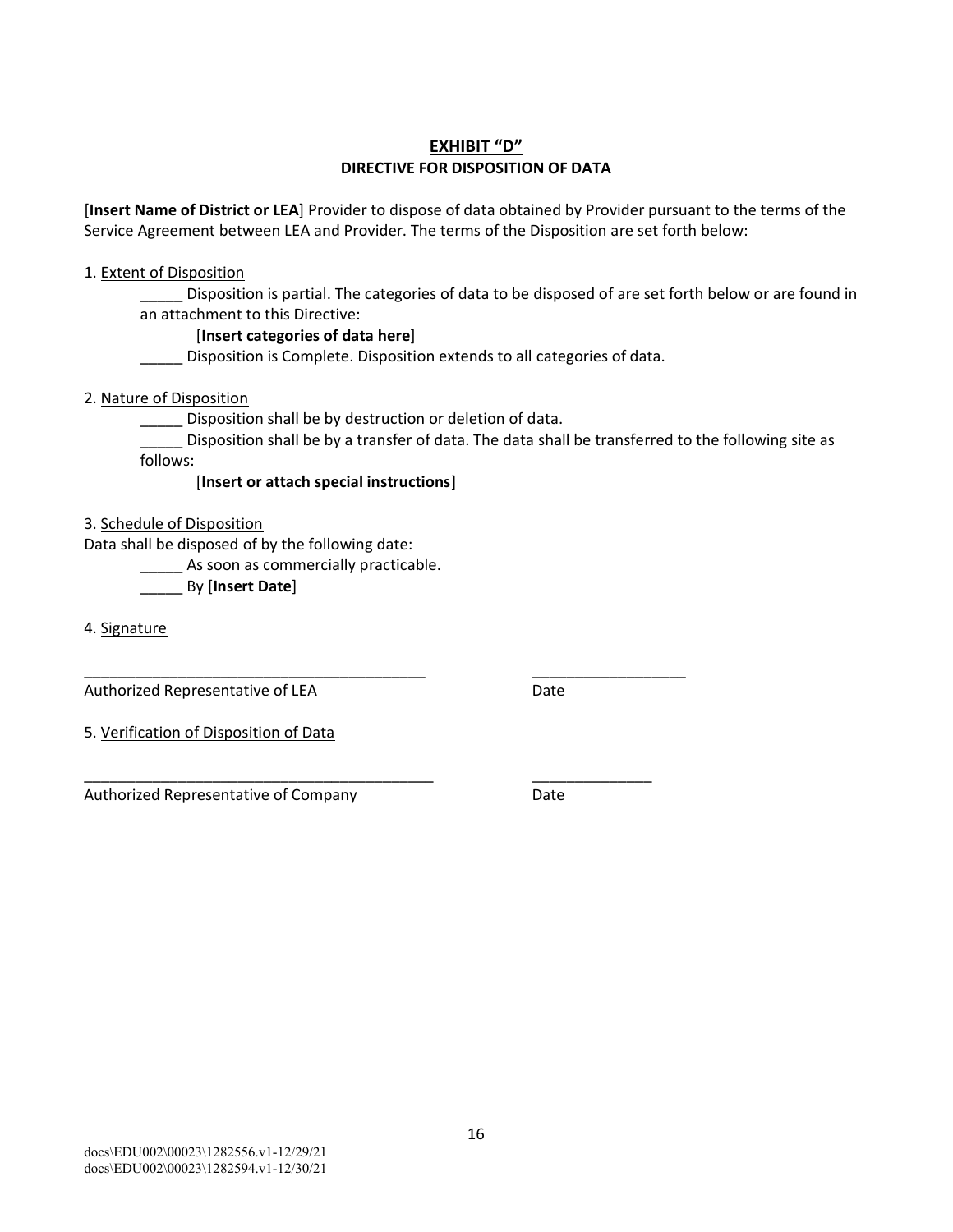#### **EXHIBIT "F" DATA SECURITY REQUIREMENTS**

#### **Adequate Cybersecurity Frameworks 2/24/2020**

The Education Security and Privacy Exchange ("Edspex") works in partnership with the Student Data Privacy Consortium and industry leaders to maintain a list of known and credible cybersecurity frameworks which can protect digital learning ecosystems chosen based on a set of guiding cybersecurity principles\* ("Cybersecurity Frameworks") that may be utilized by Provider.

| <b>MAINTAINING ORGANIZATION/GROUP</b>                                                   | <b>FRAMEWORK(S)</b>                                                                                                                  |
|-----------------------------------------------------------------------------------------|--------------------------------------------------------------------------------------------------------------------------------------|
| National Institute of Standards and<br>Technology                                       | NIST Cybersecurity Framework Version 1.1                                                                                             |
| National Institute of Standards and<br>Technology                                       | NIST SP 800-53, Cybersecurity Framework for<br>Improving Critical Infrastructure Cybersecurity<br>(CSF), Special Publication 800-171 |
| International Standards Organization                                                    | Information technology - Security techniques<br>- Information security management systems<br>(ISO 27000 series)                      |
| Secure Controls Framework Council, LLC                                                  | <b>Security Controls Framework (SCF)</b>                                                                                             |
| Center for Internet Security                                                            | CIS Critical Security Controls (CSC, CIS Top 20)                                                                                     |
| Office of the Under Secretary of Defense for<br>Acquisition and Sustainment (OUSD(A&S)) | <b>Cybersecurity Maturity Model Certification</b><br>(CMMC, ~FAR/DFAR)                                                               |

Cybersecurity Frameworks

*Please visit http://www.edspex.org for further details about the noted frameworks.*

\*Cybersecurity Principles used to choose the Cybersecurity Frameworks are located here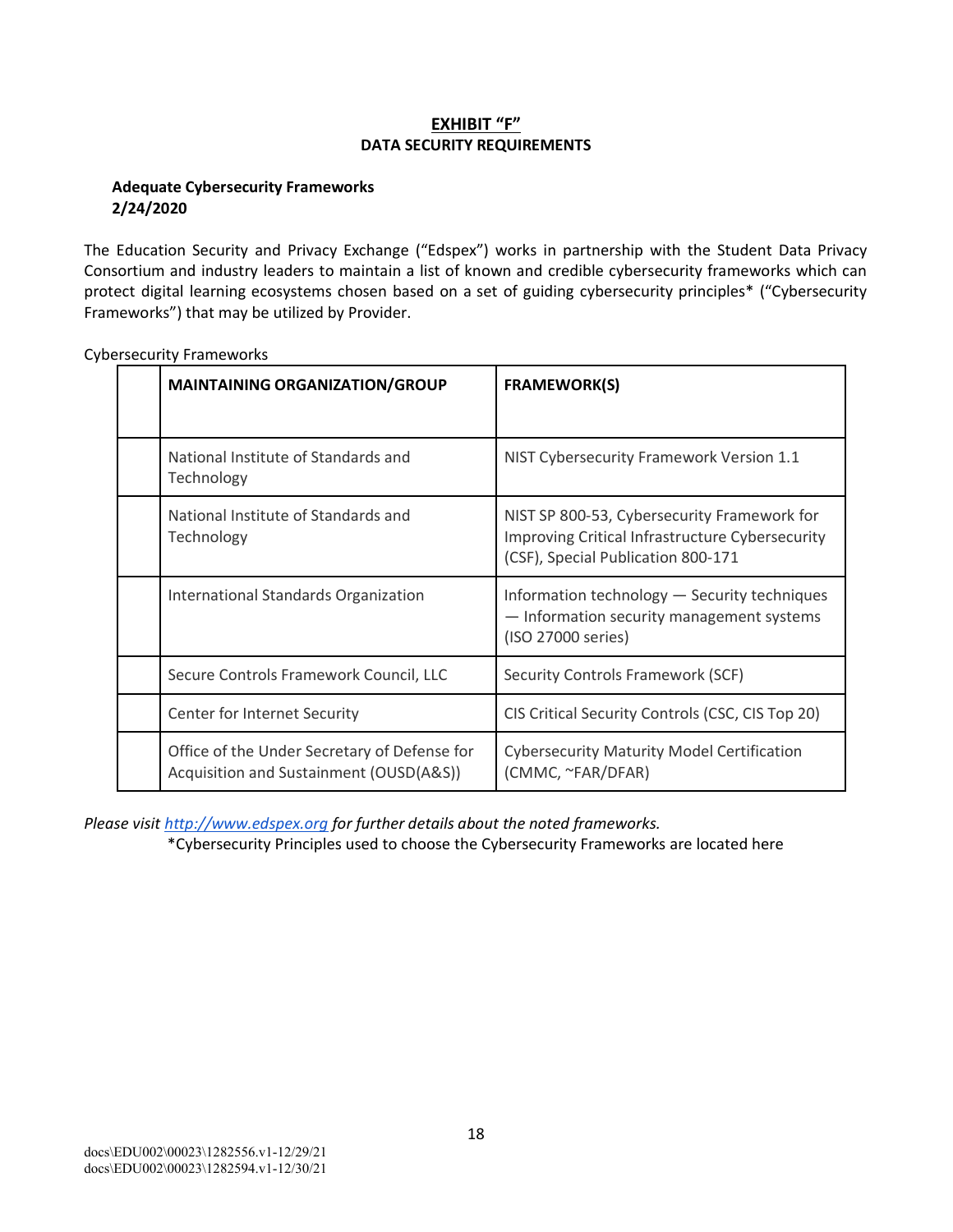## **EXHIBIT "G" Massachusetts**

**WHEREAS,** the documents and data transferred from LEAs and created by the Provider's Services are also subject to several state laws in Massachusetts. Specifically, those laws are 603 C.M.R. 23.00, Massachusetts General Law, Chapter 71, Sections 34D to 34H and 603 CMR 28.00; and

**WHEREAS,** the Parties wish to enter into these supplemental terms to the DPA to ensure that the Services provided conform to the requirements of the privacy laws referred to above and to establish implementing procedures and duties;

**WHEREAS,** the Parties wish these terms to be hereby incorporated by reference into the DPA in their entirety for Massachusetts;

- 1. In Article IV, Section 2, replace "otherwise authorized," with "otherwise required" and delete "or stated in the Service Agreement."
- 2. All employees of the Provider who will have direct contact with students shall pass criminal background checks.
- 3. In Article V, Section 1 Data Storage: Massachusetts does not require data to be stored within the United States.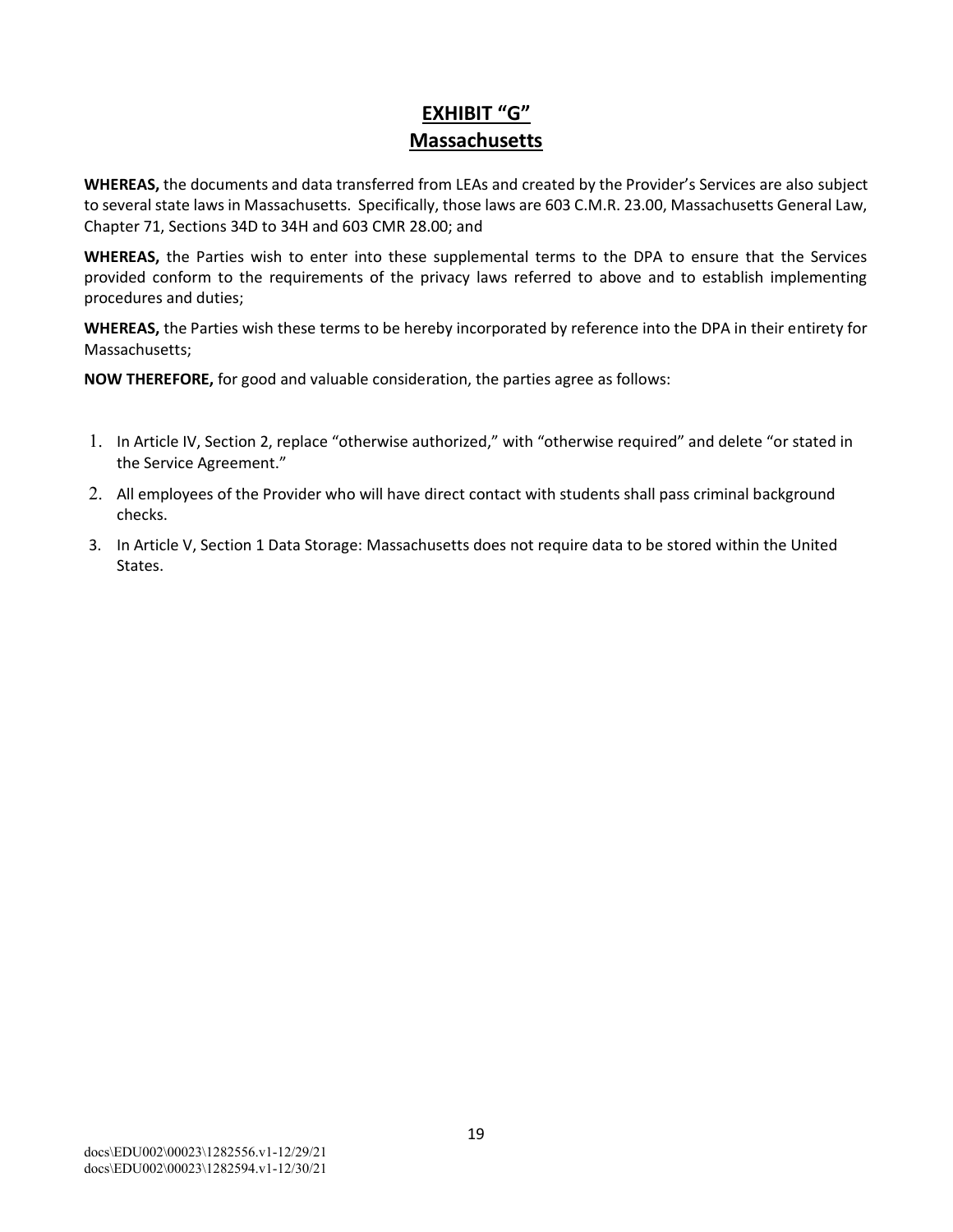### **EXHIBIT "G" Maine**

**WHEREAS,** the documents and data transferred from LEAs and created by the Provider's Services are also subject to several state laws in Maine. Specifically, those laws are 20-A M.R.S. §6001-6005.; 20-A M.R.S. §951 et. seq., Maine Unified Special Education Regulations, Maine Dep't of Edu. Rule Ch. 101; and

**WHEREAS,** the Parties wish to enter into these supplemental terms to the DPA to ensure that the Services provided conform to the requirements of the privacy laws referred to above and to establish implementing procedures and duties;

**WHEREAS,** the Parties wish these terms to be hereby incorporated by reference into the DPA in their entirety for Maine;

- 1. In Article IV, Section 2, replace "otherwise authorized," with "otherwise required" and delete "or stated in the Service Agreement."
- 2. All employees of the Provider who will have direct contact with students shall pass criminal background checks.
- 3. In Article V, Section 1 Data Storage: Maine does not require data to be stored within the United States.
- 4. The Provider may not publish on the Internet or provide for publication on the Internet any Student Data.
- 5. If the Provider collects student social security numbers, the Provider shall notify the LEA of the purpose the social security number will be used and provide an opportunity not to provide a social security number if the parent and/or student elects.
- 6. The parties agree that the definition of Student Data in Exhibit "C" includes the name of the student's family members, the student's place of birth, the student's mother's maiden name, results of assessments administered by the State, LEA or teacher, including participating information, course transcript information, including, but not limited to, courses taken and completed, course grades and grade point average, credits earned and degree, diploma, credential attainment or other school exit information, attendance and mobility information between and within LEAs within Maine, student's gender, race and ethnicity, educational program participation information required by state or federal law and email.
- 7. The parties agree that the definition of Student Data in Exhibit "C" includes information that:
	- a. Is created by a student or the student's parent or provided to an employee or agent of the LEA or a Provider in the course of the student's or parent's use of the Provider's website, service or application for kindergarten to grade 12 school purposes;
	- b. Is created or provided by an employee or agent of the LEA, including information provided to the Provider in the course of the employee's or agent's use of the Provider's website, service or application for kindergarten to grade 12 school purposes; or
	- c. Is gathered by the Provider through the operation of the Provider's website, service or application for kindergarten to grade 12 school purposes.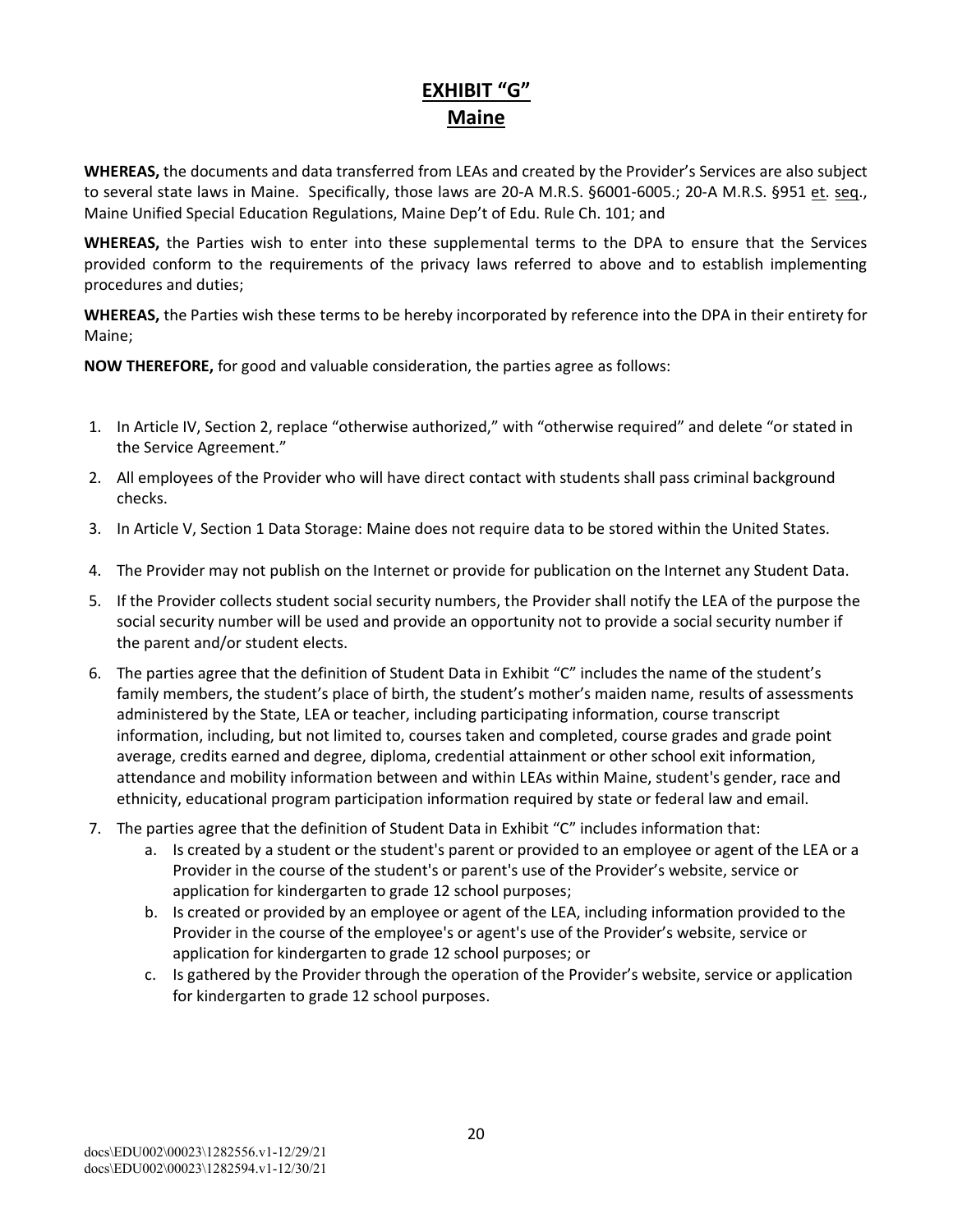#### **EXHIBIT "G" Rhode Island**

**WHEREAS,** the documents and data transferred from LEAs and created by the Provider's Services are also subject to several state laws in Rhode Island. Specifically, those laws are R.I.G.L. 16-71-1, et. seq., R.I.G.L. 16-104-1, and R.I.G.L., 11-49.3 et. seq.; and

**WHEREAS,** the Parties wish to enter into these supplemental terms to the DPA to ensure that the Services provided conform to the requirements of the privacy laws referred to above and to establish implementing procedures and duties;

**WHEREAS,** the Parties wish these terms to be hereby incorporated by reference into the DPA in their entirety for Rhode Island;

- 1. In Article IV, Section 2, replace "otherwise authorized," with "otherwise required" and delete "or stated in the Service Agreement."
- 2. All employees of the Provider who will have direct contact with students shall pass criminal background checks.
- 3. In Article V, Section 1 Data Storage: Rhode Island does not require data to be stored within the United States.
- 4. The Provider agrees that this DPA serves as its written certification of its compliance with R.I.G.L. 16  $104 - 1$ .
- 5. The Provider agrees to implement and maintain a risk-based information security program that contains reasonable security procedures.
- 6. In the case of a data breach, as a part of the security breach notification outlined in Article V, Section 4(1), the Provider agrees to provide the following additional information:
	- **i.** Information about what the Provider has done to protect individuals whose information has been breached, including toll free numbers and websites to contact:
		- 1. The credit reporting agencies
		- 2. Remediation service providers
		- 3. The attorney general
	- **ii.** Advice on steps that the person whose information has been breached may take to protect himself or herself.
	- **iii.** A clear and concise description of the affected parent, legal guardian, staff member, or eligible student's ability to file or obtain a police report; how an affected parent, legal guardian, staff member, or eligible student's requests a security freeze and the necessary information to be provided when requesting the security freeze; and that fees may be required to be paid to the consumer reporting agencies.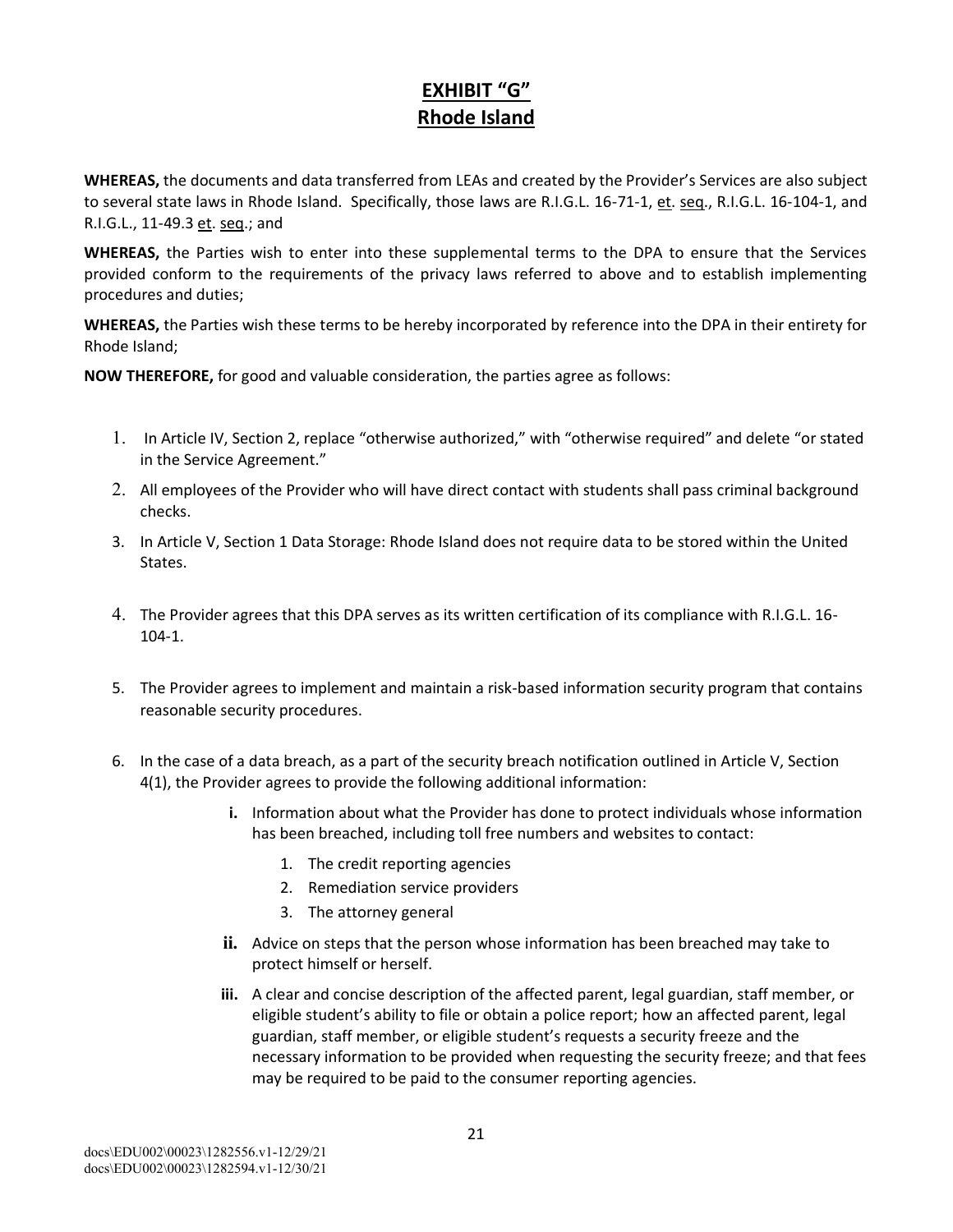## **EXHIBIT "G" Vermont**

**WHEREAS,** the documents and data transferred from LEAs and created by the Provider's Services are also subject to several state laws in Vermont. Specifically, those laws are 9 VSA 2443 to 2443f; 16 VSA 1321 to 1324; and

**WHEREAS,** the Parties wish to enter into these supplemental terms to the DPA to ensure that the Services provided conform to the requirements of the privacy laws referred to above and to establish implementing procedures and duties;

**WHEREAS,** the Parties wish these terms to be hereby incorporated by reference into the DPA in their entirety for Vermont;

- 1. In Article IV, Section 2, replace "otherwise authorized," with "otherwise required" and delete "or stated in the Service Agreement."
- 2. All employees of the Provider who will have direct contact with students shall pass criminal background checks.
- 3. In Article V, Section 1 Data Storage: Vermont does not require data to be stored within the United States.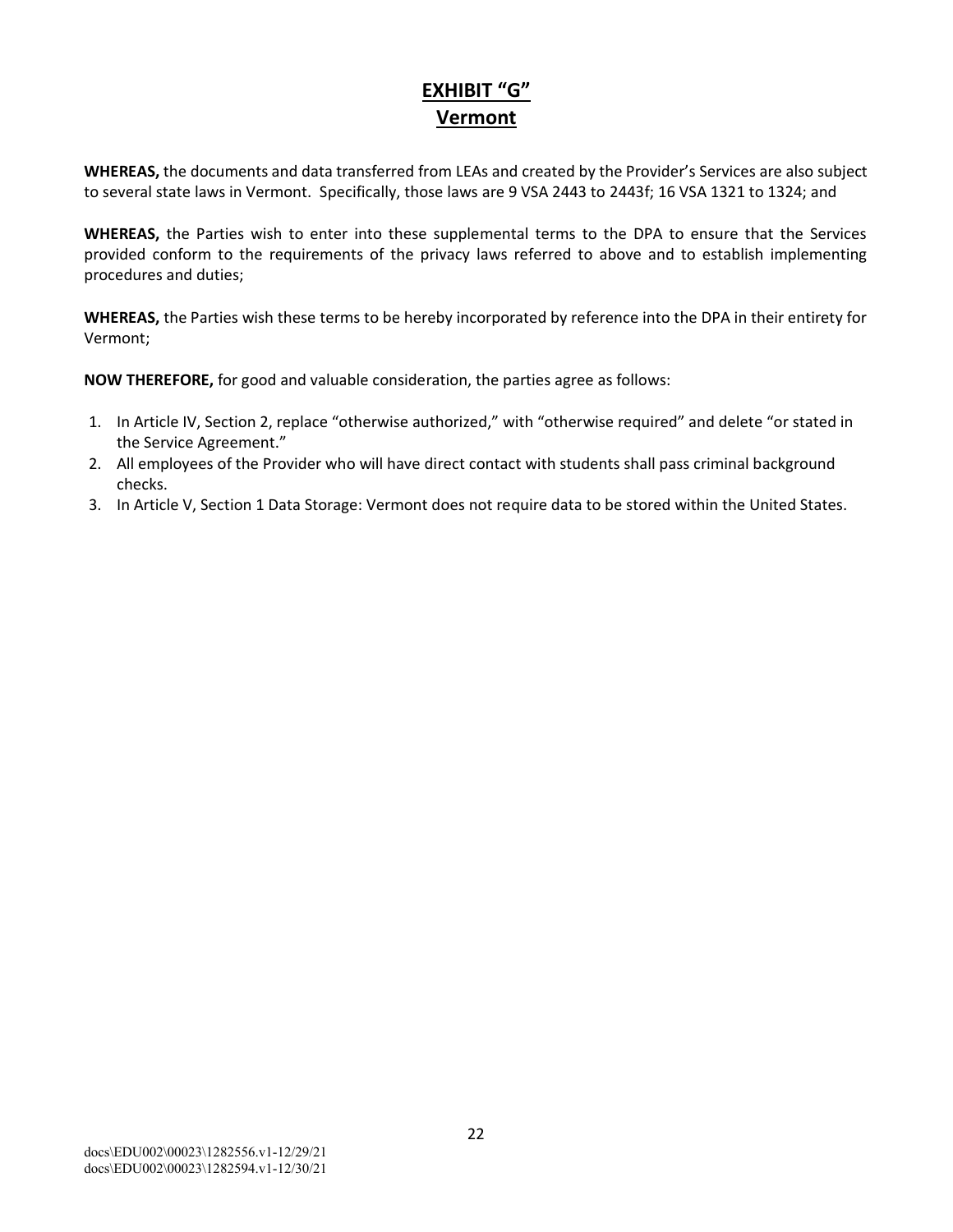### **EXHIBIT "G" New Hampshire**

**WHEREAS,** the documents and data transferred from LEAs and created by the Provider's Services are also subject to several state laws in New Hampshire. Specifically, those laws are RSA 189:1-e and 189:65-68-a; RSA 186; NH Admin. Code Ed. 300 and NH Admin. Code Ed. 1100; and

**WHEREAS,** the Parties wish to enter into these supplemental terms to the DPA to ensure that the Services provided conform to the requirements of the privacy laws referred to above and to establish implementing procedures and duties;

**WHEREAS,** the Parties wish these terms to be hereby incorporated by reference into the DPA in their entirety for New Hampshire;

**NOW THEREFORE,** for good and valuable consideration, the parties agree as follows:

1. All references in the DPA to "Student Data" shall be amended to state "Student Data and Teacher Data." **"**Teacher Data" is defined as at least the following:

Social security number. Date of birth. Personal street address. Personal email address. Personal telephone number Performance evaluations.

Other information that, alone or in combination, is linked or linkable to a specific teacher, paraprofessional, principal, or administrator that would allow a reasonable person in the school community, who does not have personal knowledge of the relevant circumstances, to identify any with reasonable certainty.

Information requested by a person who the department reasonably believes or knows the identity of the teacher, paraprofessional, principal, or administrator to whom the education record relates.

"Teacher" means teachers, paraprofessionals, principals, school employees, contractors, and other administrators.

- **2.** In order to perform the Services described in the DPA, the LEA shall provide the categories of Teacher Data described in the Schedule of Data, attached hereto as **Exhibit "I".**
- 3. In Article IV, Section 2, replace "otherwise authorized," with "otherwise required" and delete "or stated in the Service Agreement."
- 4. In Article IV, Section 7 amend each reference to "students," to state: "students, teachers,…"
- 5. All employees of the Provider who will have direct contact with students shall pass criminal background checks.
- 6. Provider is prohibited from leasing, renting, or trading Student Data or Teacher Data to (a) market or advertise to students, teachers, or families/guardians; (b) inform, influence, or enable marketing, advertising or other commercial efforts by a Provider; (c) develop a profile of a student, teacher, family member/guardian or group, for any commercial purpose other than providing the Service to LEA; or (d) use the Student Data and Teacher Data for the development of commercial products or services, other than as necessary to provide the Service to the LEA. Notwithstanding any of the foregoing, teachers using Provider's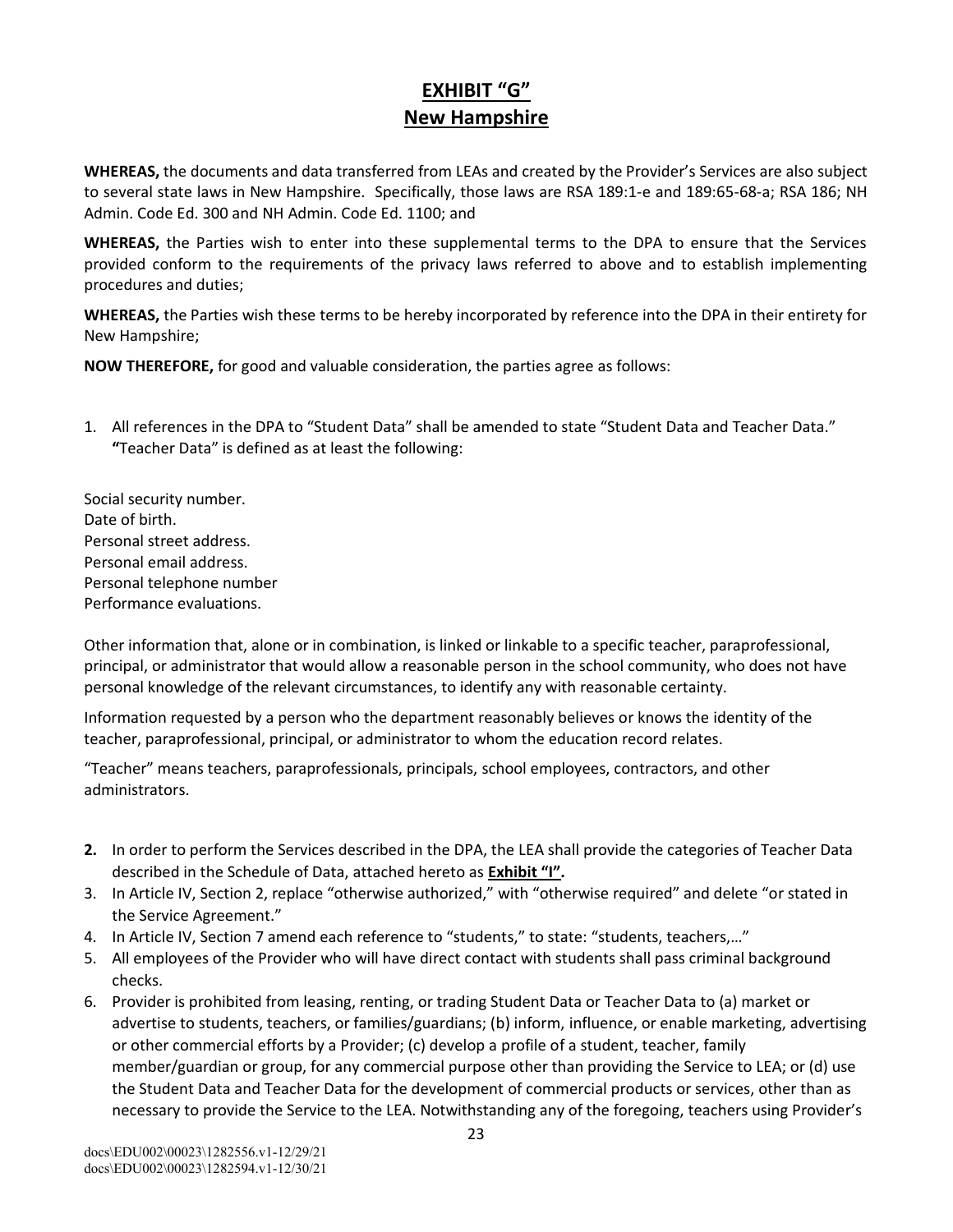services may provide express consent to receive commercial communications by enabling (opt-in) or disabling (opt-out) them through their account's settings page This section does not prohibit Provider from using Student Data and Teacher Data for adaptive learning or customized student learning purposes.

- 7. The Provider agrees to the following privacy and security standards. Specifically, the Provider agrees to:
	- (1) Limit system access to the types of transactions and functions that authorized users, such as students, parents, and LEA are permitted to execute;
	- (2) Limit unsuccessful logon attempts;
	- (3) Employ cryptographic mechanisms to protect the confidentiality of remote access sessions;
	- (4) Authorize wireless access prior to allowing such connections;
	- (5) Create and retain system audit logs and records to the extent needed to enable the monitoring, analysis, investigation, and reporting of unlawful or unauthorized system activity;
	- (6) Ensure that the actions of individual system users can be uniquely traced to those users so they can be held accountable for their actions;
	- (7) Establish and maintain baseline configurations and inventories of organizational systems (including hardware, software, firmware, and documentation) throughout the respective system development life cycles;
	- (8) Restrict, disable, or prevent the use of nonessential programs, functions, ports, protocols, and services;
	- (9) Enforce a minimum password complexity and change of characters when new passwords are created;
	- (10)Perform maintenance on organizational systems;
	- (11)Provide controls on the tools, techniques, mechanisms, and personnel used to conduct system maintenance;
	- (12)Ensure equipment removed for off-site maintenance is sanitized of any Student Data or Teacher Data in accordance with NIST SP 800-88 Revision 1;
	- (13)Protect (i.e., physically control and securely store) system media containing Student Data or Teacher Data, both paper and digital;
	- (14)Sanitize or destroy system media containing Student Data or Teacher Data in accordance with NIST SP 800-88 Revision 1 before disposal or release for reuse;
	- (15)Control access to media containing Student Data or Teacher Data and maintain accountability for media during transport outside of controlled areas;
	- (16)Periodically assess the security controls in organizational systems to determine if the controls are effective in their application and develop and implement plans of action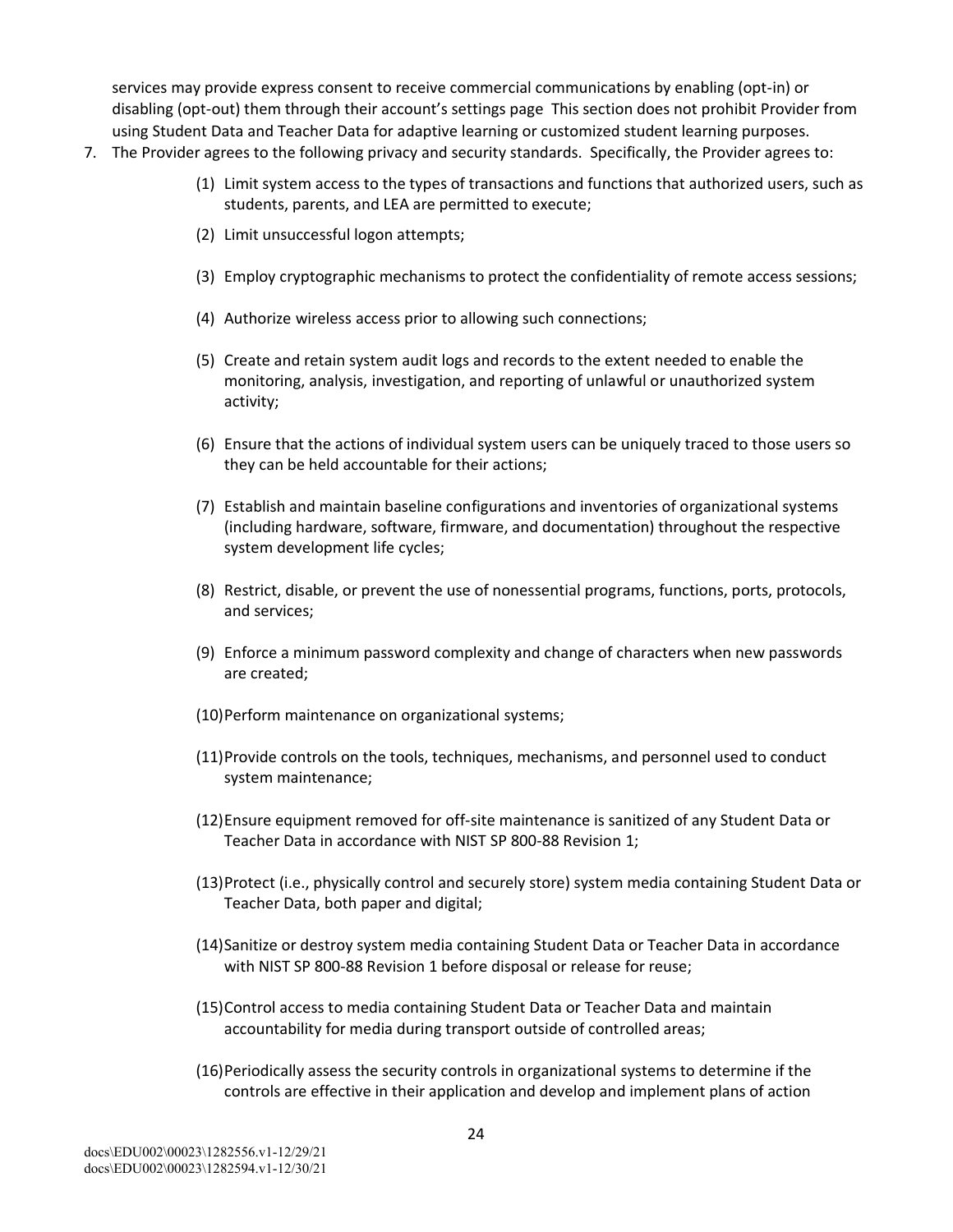designed to correct deficiencies and reduce or eliminate vulnerabilities in organizational systems;

- (17)Monitor, control, and protect communications (i.e., information transmitted or received by organizational systems) at the external boundaries and key internal boundaries of organizational systems;
- (18)Deny network communications traffic by default and allow network communications traffic by exception (i.e., deny all, permit by exception);
- (19)Protect the confidentiality of Student Data and Teacher Data at rest;
- (20)Identify, report, and correct system flaws in a timely manner;
- (21)Provide protection from malicious code (i.e. Antivirus and Antimalware) at designated locations within organizational systems;
- (22)Monitor system security alerts and advisories and take action in response; and
- (23)Update malicious code protection mechanisms when new releases are available.

Alternatively, the Provider agrees to comply with one of the following standards: (1) NIST SP 800-171 rev 2, Basic and Derived Requirements; (2) NIST SP 800-53 rev 5 or newer, Low Impact Baseline or higher; (3) FedRAMP (Federal Risk and Authorization Management Program); (4) ISO/IEC 27001:2013; (5) Center for Internet Security (CIS) Controls, v. 7.1, Implementation Group 1 or higher; (6) AICPA System and Organization Controls (SOC) 2, Type 2; and (7) Payment Card Industry Data Security Standard (PCI DSS), v3.2.1. The Provider will provide to the LEA on an annual basis and upon written request demonstration of successful certification of these alternative standards in the form of a national or international Certification document; an Authorization to Operate (ATO) issued by a state or federal agency, or by a recognized security standards body; or a Preliminary Authorization to Operate (PATO) issued by the FedRAMP Joint Authorization Board (JAB).

- 8. In the case of a data breach, as a part of the security breach notification outlined in Article V, Section 4(1), the Provider agrees to provide the following additional information:
	- i. The estimated number of students and teachers affected by the breach, if any.
- 9. The parties agree to add the following categories into the definition of Student Data: the name of the student's parents or other family members, place of birth, social media address, unique pupil identifier, and credit card account number, insurance account number, and financial services account number.
- 10. In Article V, Section 1 Data Storage: New Hampshire does not require data to be stored within the United States.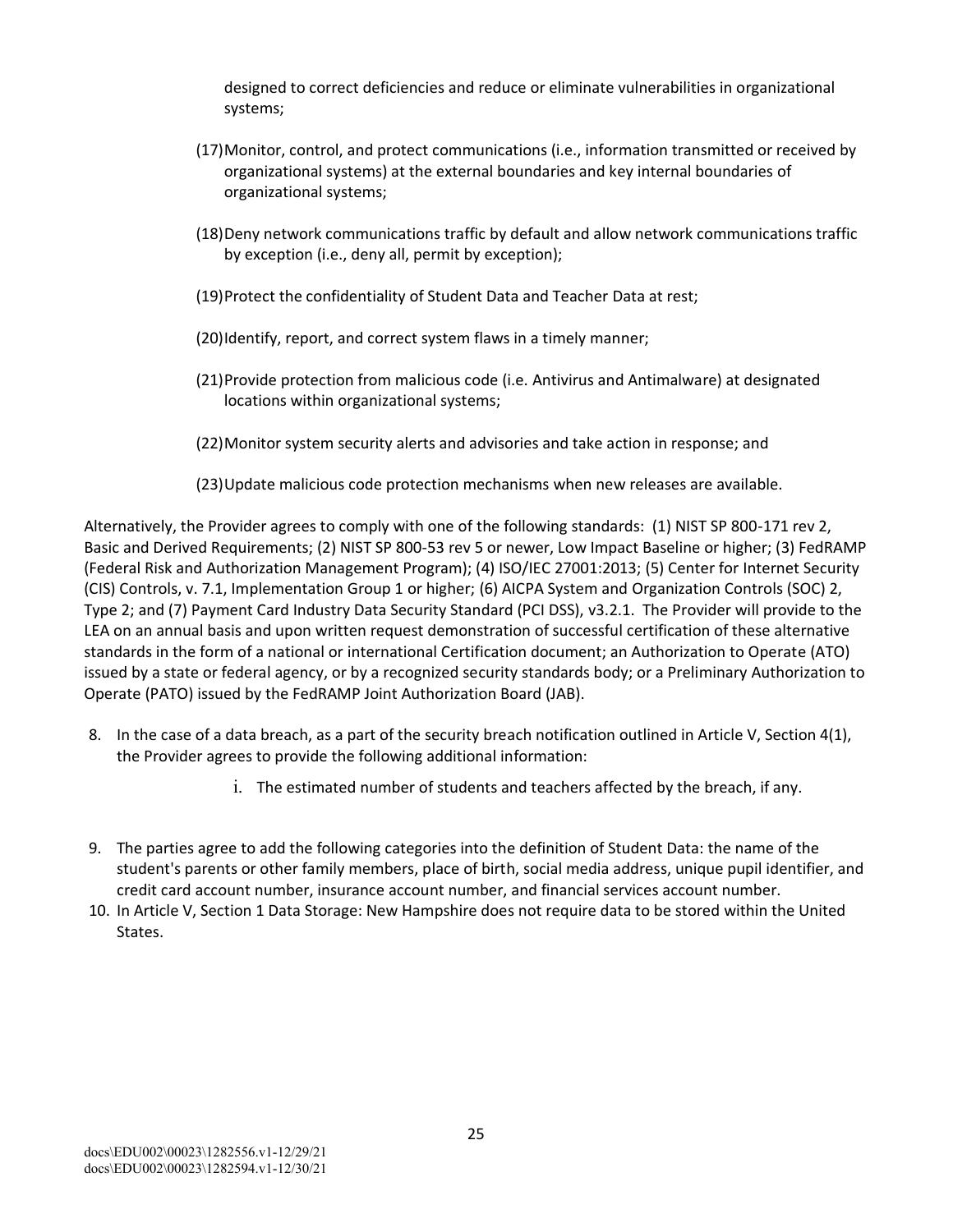| <b>EXHIBIT "I" - TEACHER DATA</b>           |                                                                                                        |                                           |
|---------------------------------------------|--------------------------------------------------------------------------------------------------------|-------------------------------------------|
| <b>Category of Data</b>                     | <b>Elements</b>                                                                                        | <b>Check if used</b><br>by your<br>system |
| Application                                 | IP Addresses of users, Use of cookies etc.                                                             | Х                                         |
| Technology<br>Meta Data                     | Other application technology meta data-Please specify:                                                 |                                           |
| <b>Application Use</b><br><b>Statistics</b> | Meta data on user interaction with application                                                         | х                                         |
| Communications                              | Online communications that are captured (emails, blog entries):<br>Customer support requests (Zendesk) | X                                         |
|                                             | Date of Birth<br>Place of Birth                                                                        |                                           |
| Demographics                                | <b>Social Security Number</b><br>Ethnicity or race                                                     |                                           |
|                                             | Other demographic information-Please specify:                                                          |                                           |
| <b>Personal Contact</b>                     | <b>Personal Address</b><br><b>Personal Email</b>                                                       | X                                         |
| Information                                 | Personal Phone                                                                                         |                                           |
| Performance<br>evaluations                  | Performance Evaluation Information                                                                     | X                                         |
| Schedule                                    | Teacher scheduled courses<br>Teacher calendar                                                          | X                                         |
|                                             | <b>Medical alerts</b>                                                                                  |                                           |
| Special                                     | Teacher disability information                                                                         |                                           |
| Information                                 | Other indicator information-Please specify:                                                            |                                           |
|                                             | Subject taught (e.g., mathematics, history); School                                                    | Х                                         |
|                                             | Local (School district) ID number                                                                      |                                           |
|                                             | State ID number                                                                                        |                                           |
| Teacher                                     | Vendor/App assigned student ID number                                                                  | X                                         |
| Identifiers                                 | Teacher app username                                                                                   | $\pmb{\mathsf{X}}$                        |
|                                             | Teacher app passwords                                                                                  | $\pmb{\mathsf{X}}$                        |
| Teacher In App<br>Performance               | Program/application performance                                                                        | X                                         |
| <b>Teacher Survey</b>                       |                                                                                                        |                                           |
| Responses                                   | Teacher responses to surveys or questionnaires                                                         |                                           |
|                                             | Teacher generated content; writing, pictures etc.                                                      | $\pmb{\mathsf{X}}$                        |
| Teacher work                                | Other teacher work data -Please specify: video-lessons/assignments                                     | X                                         |
|                                             | Course grades from schooling                                                                           |                                           |
| Education                                   | Other transcript data -Please specify:                                                                 |                                           |
| Other                                       | Please list each additional data element used, stored or collected by your application                 |                                           |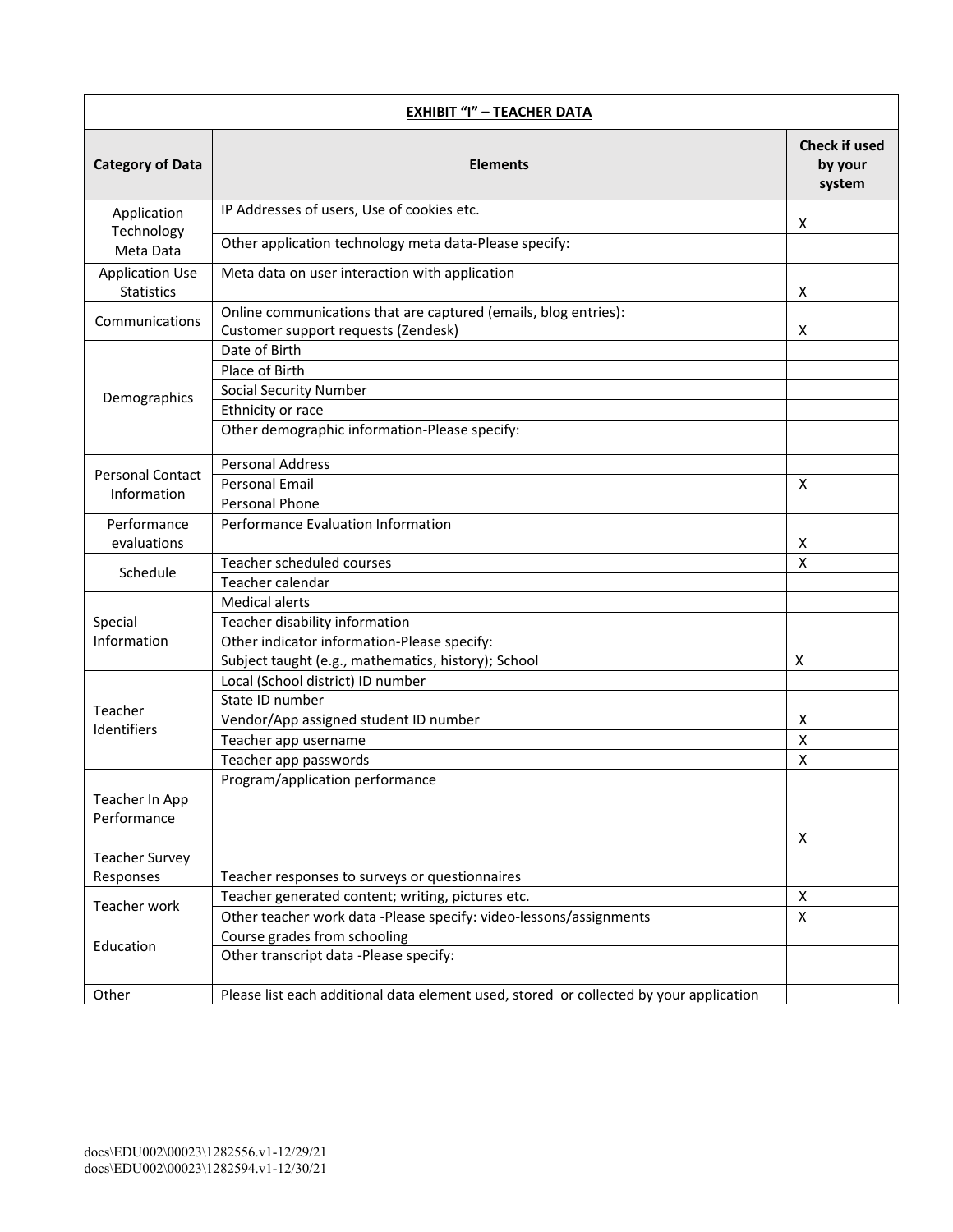# EDPuzzle\_Hopkinton\_VendorSigned

#### Final Audit Report 2022-01-31

| Created:        | 2022-01-31                                   |
|-----------------|----------------------------------------------|
| By:             | Ramah Hawley (rhawley@tec-coop.org)          |
| Status:         | Signed                                       |
| Transaction ID: | CBJCHBCAABAAdDTiOI-sLMbdWbrMp6uyWGM9eZ0DUeEK |

## "EDPuzzle\_Hopkinton\_VendorSigned" History

- **D** Document created by Ramah Hawley (rhawley@tec-coop.org) 2022-01-31 - 1:58:34 PM GMT- IP address: 66.153.170.85
- Document emailed to Ashoke Ghosh (aghosh@hopkinton.k12.ma.us) for signature 2022-01-31 - 1:59:42 PM GMT
- **B** Email viewed by Ashoke Ghosh (aghosh@hopkinton.k12.ma.us) 2022-01-31 - 2:44:10 PM GMT- IP address: 66.249.84.67
- $\mathcal{O}_0$  Document e-signed by Ashoke Ghosh (aghosh@hopkinton.k12.ma.us) Signature Date: 2022-01-31 - 2:46:13 PM GMT - Time Source: server- IP address: 50.228.222.248

**Agreement completed.** 2022-01-31 - 2:46:13 PM GMT

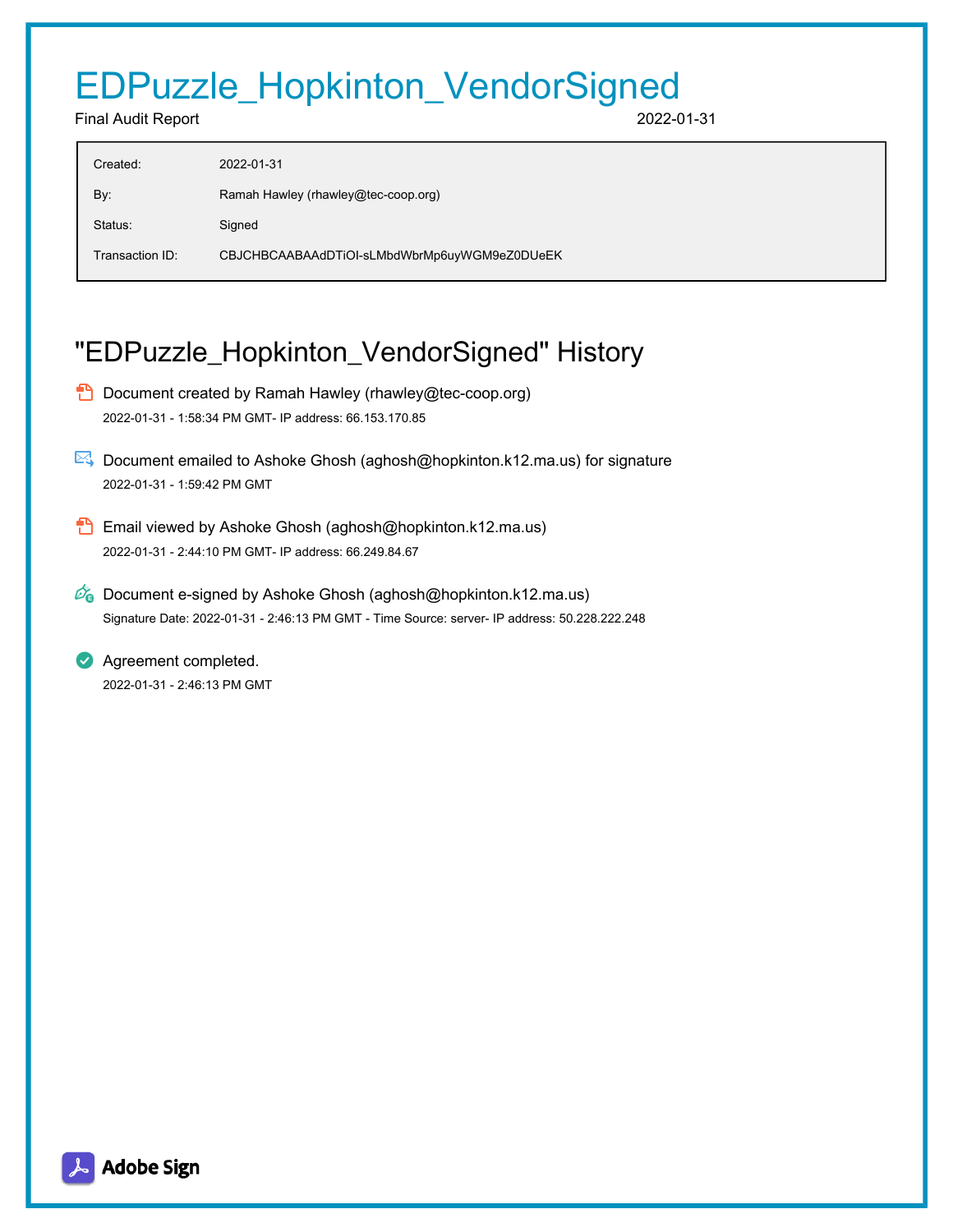permitted by the LEA or this DPA. This prohibition against disclosure shall not apply to aggregate summaries of De-Identified information, Student Data disclosed pursuant to a lawfully issued subpoena or other legal process, or to subprocessors performing services on behalf of the Provider pursuant to this DPA. Provider will not Sell Student Data to any third party.

- **5. De-Identified Data**: Provider agrees not to attempt to re-identify de-identified Student Data. De-Identified Data may be used by the Provider for those purposes allowed under FERPA and the following purposes: (1) assisting the LEA or other governmental agencies in conducting research and other studies; and (2) research and development of the Provider's educational sites, services, or applications, and to demonstrate the effectiveness of the Services; and (3) for adaptive learning purpose and for customized student learning. Provider's use of De-Identified Data shall survive termination of this DPA or any request by LEA to return or destroy Student Data. Except for Subprocessors, Provider agrees not to transfer deidentified Student Data to any party unless (a) that party agrees in writing not to attempt re-identification, and (b) prior written notice has been given to the LEA who has provided prior written consent for such transfer. Prior to publishing any document that names the LEA explicitly or indirectly, the Provider shall obtain the LEA's written approval of the manner in which de-identified data is presented.
- **6.** Disposition of Data. Upon written request from the LEA, Provider shall dispose of or provide a mechanism for , subject to the LEA to transferterms set forth herein and to the extent it is severable from Provider's services, return Student Data obtained under the Service Agreement<sub>r</sub> within sixty (60) days of the date of said request and according to a schedule and procedure as the Parties may reasonably agree. Regarding return of Student Data, LEA will have the ability to download names, responses, results and grades obtained by students in their assignments ("Student Gradebooks") at any point prior to end-user account deletion. Student Gradebooks will be exported in a standard electronic legible format, such as, but not limited to, .csv or .json. Other data, information or content besides Student Gradebooks is hereby considered as not severable from the services. Where return of data is not feasible, Provider shall proceed to data disposal in te terms outlined below.

Upon termination of this DPA, if no written request from the LEA is received, Provider shall dispose of all Student Data after providing the LEA with reasonable prior notice. The duty to dispose of Student Data shall not extend to Student Data that had been De-Identified or placed in a separate student account pursuant to section II 3-upon eighteen (18) months of end-user account inactivity. The duty to dispose of Student Data shall not extend to Student Data that had been De-Identified, or to backups of Student Data that are part of Provider's disaster recovery storage system. Backups of Student Data may be retained by the Provider for an additional term of thirteen (13) months after termination of Services, provided such backups remain inaccessible to the public and are unable to be used by the Provider in the normal course of its business. If the Provider restores backups containing Student Data after the LEA has terminated the services or requested deletion of Student Data, the Provider will provide the LEA written notice so it can request deletion of the Student Data. The LEA may employ a "Directive for Disposition of Data" form, a copy of which is attached hereto as Exhibit "D". If the LEA and Provider employ Exhibit "D," no further written request or notice is required on the part of either party prior to the disposition of Student Data described in Exhibit "D.

**7.** Advertising Limitations. Provider is prohibited from using, disclosing, or selling Student Data to (a) inform, influence, or enable Targeted Advertising; or (b) develop a profile of a student, family member/guardian or group, for any purpose other than providing the Service to LEA. This section does not prohibit Provider from using Student Data (i) for adaptive learning or customized student learning (including generating

docs\EDU002\00023\1282556.v1-12/29/21 docs\EDU002\00023\1282602.v1-12/30/21 **Formatted:** Font color: Black

**Formatted:** Normal, Border: Top: (No border), Bottom: (No border), Left: (No border), Right: (No border), Between : (No border), Tab stops: 3.25", Centered + 6.5", Right

**Formatted:** Font: Calibri, Pattern: Clear, Highlight **Formatted:** Font: Calibri, Font color: Black

| Formatted: Default Paragraph Font, Font: Not Bold, No<br>underline, Font color: Black    |
|------------------------------------------------------------------------------------------|
| <b>Formatted:</b> Default Paragraph Font, Font color: Black                              |
| <b>Formatted:</b> Default Paragraph Font, Font color: Black                              |
| Formatted: Default Paragraph Font, Font color: Black                                     |
| <b>Formatted:</b> Default Paragraph Font, Font color: Black                              |
| Formatted: Default Paragraph Font, Font: (Default)<br>+Body (Calibri), Font color: Black |
|                                                                                          |

**Formatted:** Default Paragraph Font, Font: Calibri, Font color: Black

**Formatted:** Normal, Justified, Indent: Left: 0.5", No bullets or numbering, Font Alignment: Auto, Border: Top: (No border), Bottom: (No border), Left: (No border), Right: (No border), Between : (No border)

**Formatted:** Font: Calibri, Pattern: Clear, Highlight

**Formatted:** Default Paragraph Font, Font: Calibri, Font color: Black

**Formatted:** Default Paragraph Font, Font: Calibri, Not Bold, No underline, Font color: Black

**Formatted:** Default Paragraph Font, Font: Calibri, Font color: Black

**Formatted:** Font: Calibri, Font color: Black

**Formatted:** Font: Calibri, Pattern: Clear, Highlight

**Formatted:** Font: Calibri, Font color: Black

**Formatted:** Default Paragraph Font, Font: Calibri, Not Bold, No underline, Font color: Black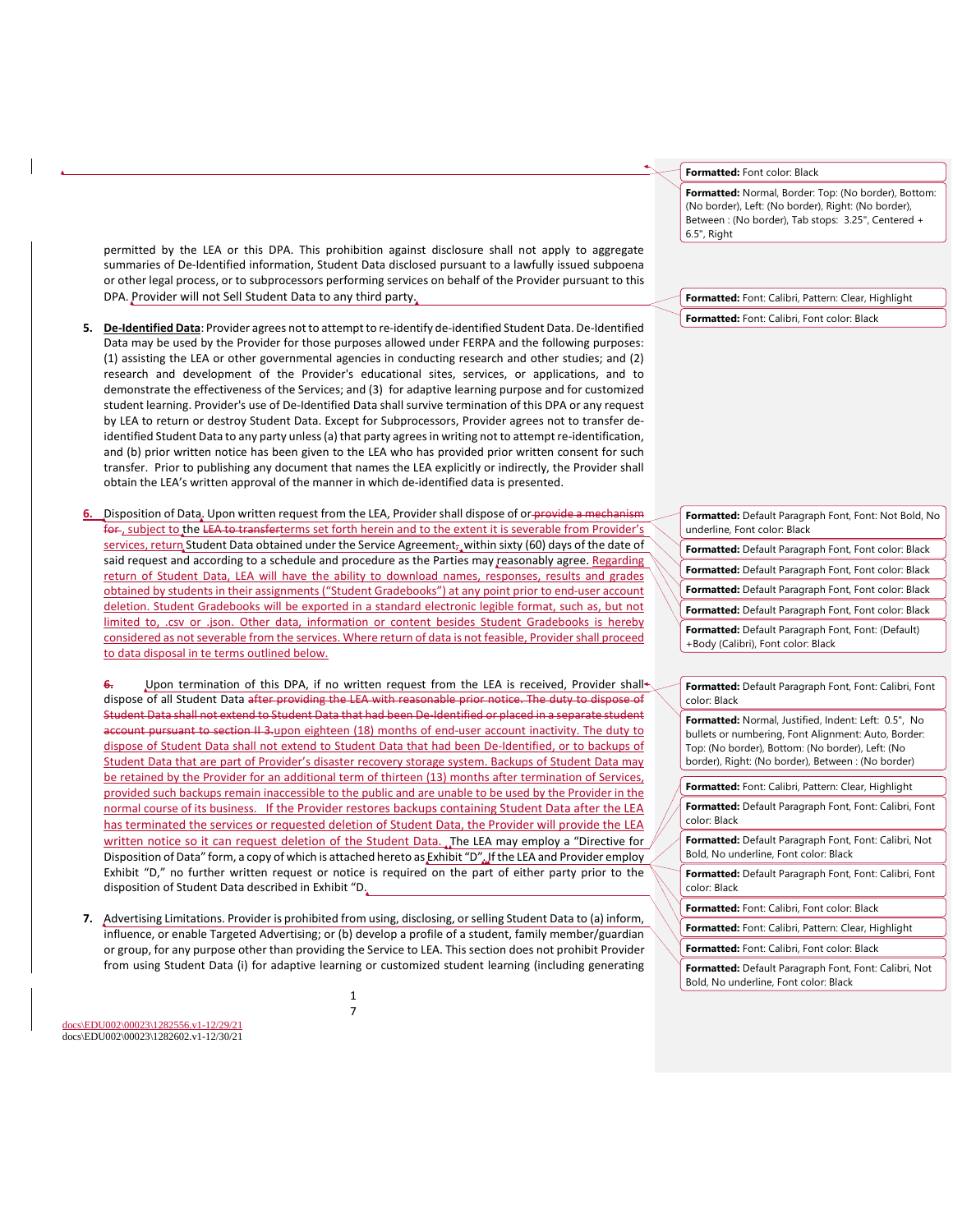personalized learning recommendations); or (ii) to make product recommendations to teachers or LEA employees; or (iii) to notify account holders about new education product updates, features, or services or from otherwise using Student Data as permitted in this DPA and its accompanying exhibits

#### **ARTICLE V: DATA PROVISIONS**

- 1. **Data Storage**. Where required by applicable law, Student Data shall be stored within the United States. Upon request of the LEA, Provider will provide a list of the locations where Student Data is stored.
- 2. **Audits.** No more than once a year, or following unauthorized access, upon receipt of a written request from the LEA with at least ten (10thirty (30) business days' notice and upon the execution of an appropriate confidentiality agreement, the Provider will allow the LEA to audit, at LEA's expense, the security and privacy measures that are in place to ensure protection of Student Data or any portion thereof as it pertains to the delivery of services to the LEA . The Provider will cooperate reasonably with the LEA and any local, state, or federal agency with oversight authority or jurisdiction in connection with any audit or investigation of the Provider and/or delivery of Services to students and/or LEA, and shall provide reasonable access to the Provider's facilities, staff, agents and LEA's Student Data and all records pertaining to the Provider, LEA and delivery of Services to the LEA. Failure to reasonably cooperate shall be deemed a material breach of the DPA. Any audit must be: (i) conducted during Provider's regular business hours; (ii) carried out in a manner that prevents unnecessary disruption to Provider's operations; and (iii) subject to reasonable confidentiality procedures. Notwithstanding the foregoing, the Provider may provide the LEA with a recent independent audit report on Provider's privacy and security measures as an alternative to undergoing an audit, except in the case of unauthorized access or a legitimate written concern of the LEA into the Provider's security and policy practices, subject to the limitations set forth in this section and provided such audit shall only take place once Provider has been able to remediate the effects of an unauthorized access and implement all corrective actions.
- **3. Data Security**. The Provider agrees to utilize administrative, physical, and technical safeguards designed to protect Student Data from unauthorized access, disclosure, acquisition, destruction, use, or modification. The Provider shall adhere to any applicable law relating to data security. The provider shall implement an adequate Cybersecurity Framework based on one of the nationally recognized standards set forth in **Exhibit "F"**. Exclusions, variations, or exemptions to the identified Cybersecurity Framework must be detailed in an attachment. Additionally, Provider may choose to further detail its security programs and measures that augment or are in addition to the Cybersecurity Framework in **Exhibit "F"**. Provider shall provide, in the Standard Schedule to the DPA, contact information of an employee who LEA may contact if there are any data security concerns or questions.
- **4.** Data Breach. In the event of an unauthorized release, disclosure or acquisition of Student Data that compromises the security, confidentiality or integrity of the Student Data maintained by the Provider the Provider shall provide notification to LEA within seventy-two (72) hours of confirmation of the incident, unless notification within this time limit would disrupt investigation of the incident by law enforcement. In such an event, notification shall be made within a reasonable time after the incident. Provider shall follow the following process:
	- (1) The security breach notification described above shall include, at a minimum, the following information to the extent known by the Provider and as it becomes available:

docs\EDU002\00023\1282556.v1-12/29/21 docs\EDU002\00023\1282602.v1-12/30/21 **Formatted:** Font color: Black

**Formatted:** Normal, Border: Top: (No border), Bottom: (No border), Left: (No border), Right: (No border), Between : (No border), Tab stops: 3.25", Centered + 6.5", Right

**Formatted:** Default Paragraph Font, Font color: Black **Formatted:** Default Paragraph Font, Font: Calibri, 11 pt

**Formatted:** Font: Calibri, Font color: Black

#### **Formatted:** Font color: Black

**Formatted:** Normal, Indent: Hanging: 0.3", Outline numbered + Level: 1 + Numbering Style: 1, 2, 3, … + Start at: 1 + Alignment: Left + Aligned at: 0.25" + Indent at: 0.5", Border: Top: (No border), Bottom: (No border), Left: (No border), Right: (No border), Between : (No border) **Formatted:** Font color: Black

**Formatted:** Pattern: Clear, Highlight

**Formatted:** Pattern: Clear, Highlight

**Formatted:** Font color: Black

**Formatted:** Font color: Black

**Formatted:** Font color: Black

**Formatted:** Default Paragraph Font, Font color: Black **Formatted:** Default Paragraph Font, Font: Not Bold, No underline, Font color: Black **Formatted:** Default Paragraph Font, Font color: Black

**Formatted:** Default Paragraph Font, Font: Calibri, Font color: Black **Formatted:** Default Paragraph Font, Font color: Black

1 8